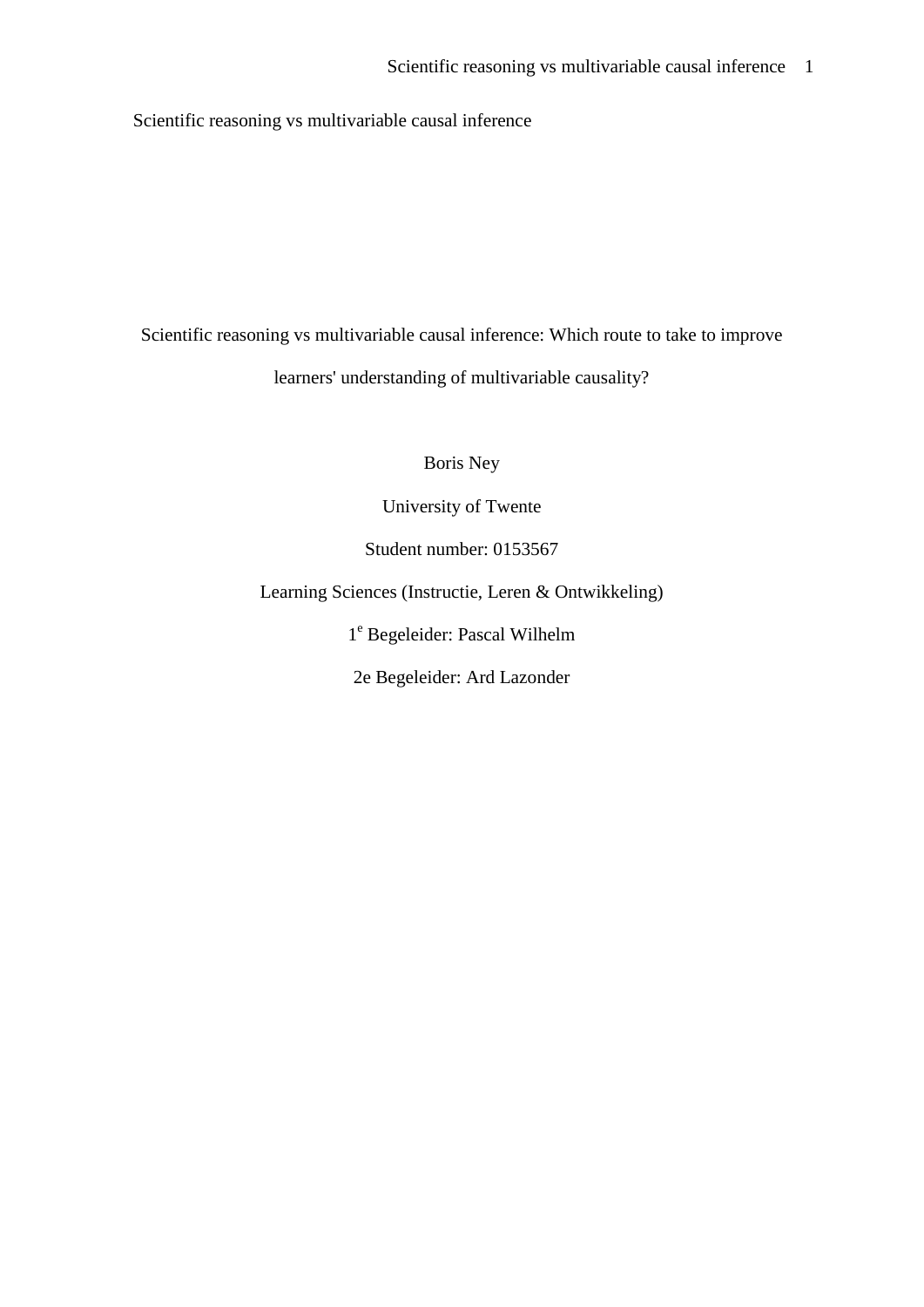#### Abstract

This study aims to replicate the finding that isolating the effects of multiple independent variables step-by-step using the control-of-variables strategy (COV) does not lead to understanding-of-multivariable-causality (UMC). The difference in learning gain between a scientific teaching instruction following a multivariable-causal-inference (MCI) approach and a scientific-reasoning (SR) approach was assessed. Additional posttest items measuring understanding of the multivariable structure of the task (UMST) were used to compare in how far both conditions were able to identify causal and non-causal independent variables. In a pre-posttest design twenty-three children were randomly assigned to one of the two conditions. Both groups of learners progressed significantly, but a significant difference in learning gains between the two conditions was found, in favour of learners in the SR condition. Scores on the additional posttest items nevertheless indicated that the learners had poor insights into the multivariable structure of the task with no differences between both conditions. In addition, COV-experts from both conditions had no above-average scores on these posttest items, indicating poor UMST. Results are discussed and limitations of the current study as well as alternative explanations for its findings are outlined, closing the article with suggestions for future research in this area.

Key words: Control-of-variables; multivariable causal inference; scientific reasoning; multivariable prediction; scientific teaching instruction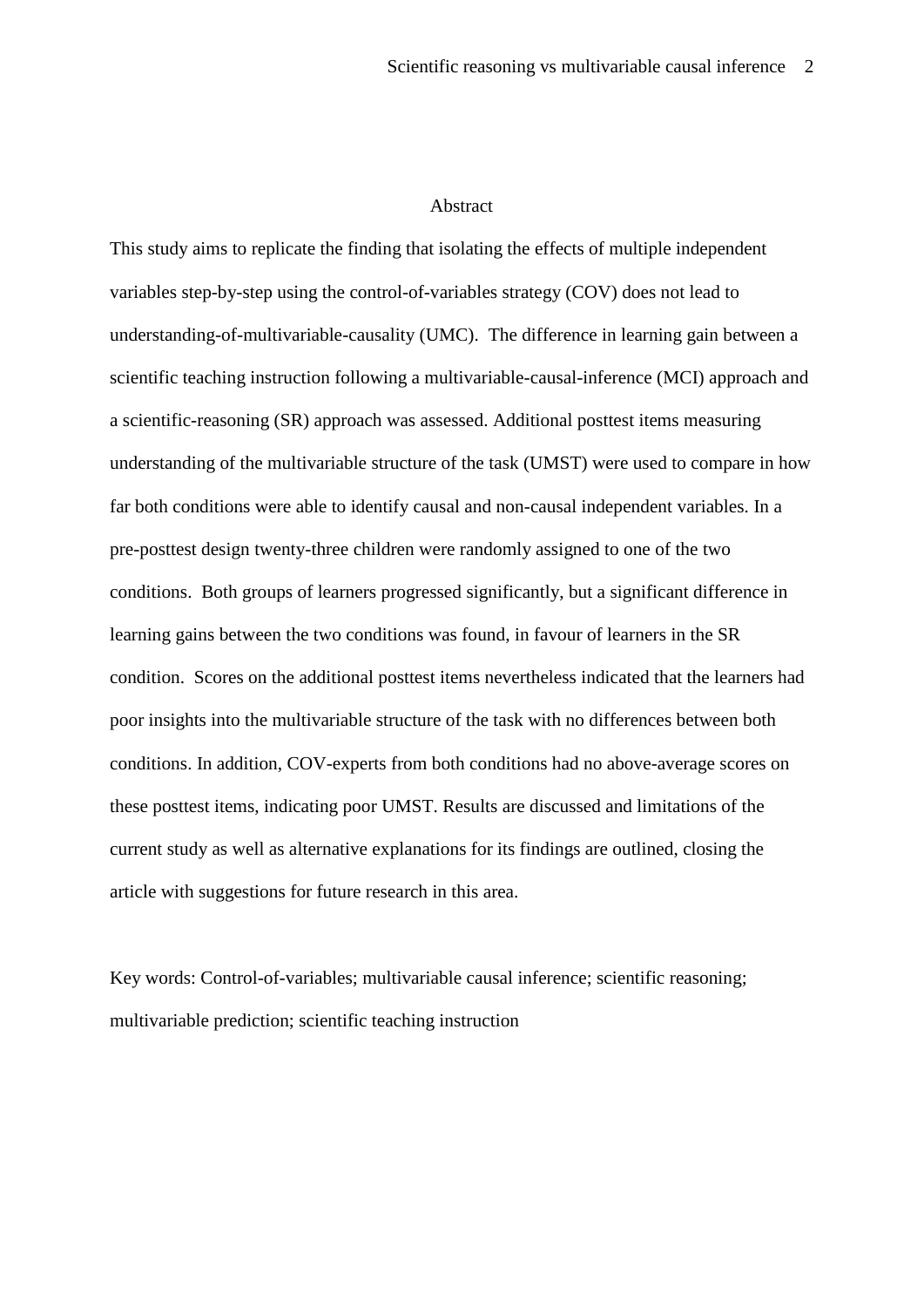An important goal in nearly all U.S. and other countries' national curriculum standards is the mastery of the scientific method (Abd-El-Khalick et al, 2007; National Research Council, 1996). Yet, it is neither clear what the scientific method actually implies nor which elements are pivotal to its understanding and use (Kuhn, 2005).

 In the field of educational psychology, two lines of research can be distinguished. One involves the more developmental studies into scientific reasoning (SR), the other concerns studies into multivariable causal inference (MCI). Although very similar phenomena are studied in both fields, namely drawing inferences from data, they developed almost independently from each other (Kuhn & Dean, 2004). Generally, the difference between them is that in SR research data is generated by the learner. Effects of independent variables on dependent variables are isolated stepwise. In MCI, however, data is presented to the learner. By evaluating this data, the learner identifies causal and non-causal variables (Kuhn, 2007). Kuhn (2004) notes, that the theoretical scope in MCI research is rather broad opposed to SR research, where it is rather narrow, focusing on specific task domains. Albeit the broader theoretical scope in MCI research, it has been narrowly confined to college students. SR research addresses a wider range of adult and child populations (Kuhn, 2004).

 The SR literature has a strong focus on the control-of-variables (COV) strategy (Zimmermann, 2000). Learners proficient in using this strategy are able to isolate operative variables from inoperative ones by systematically varying the values of the variable of interest. However, it seems that researchers have neglected the question whether mastering the COV strategy is, by implication, related to the ability to reason about joint effects of multiple variables, as is emphasized in MCI tasks (Kuhn, 2007). Kuhn (2007) notes that the acquisition of the COV still is prerequisite to understanding of multivariable causality (UMC), but does not lead to improvement in UMC automatically.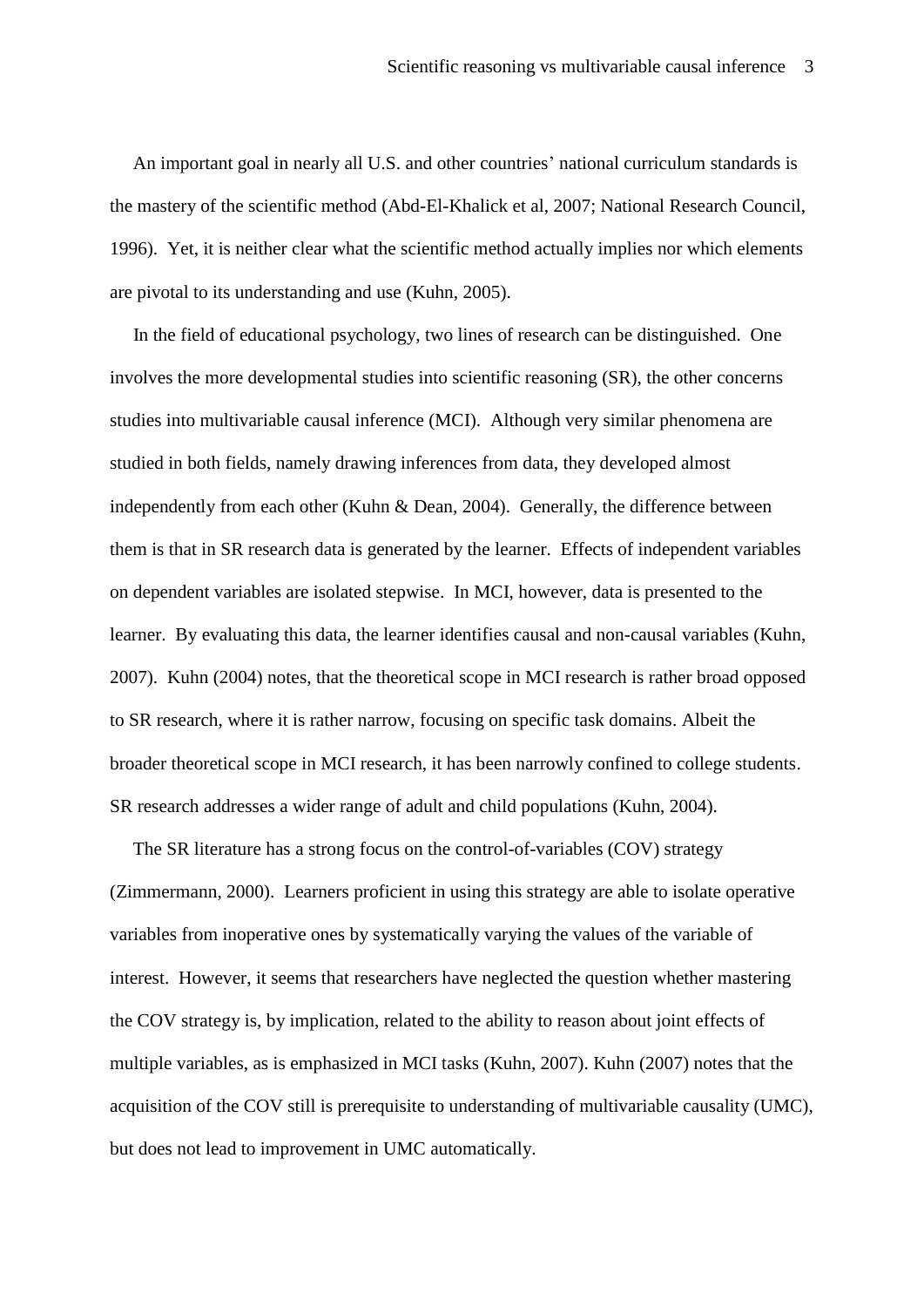For example, Kuhn and Dean (2004) found that (pre) adolescents have difficulty in answering multivariable prediction (MVP) questions. In such questions, learners have to predict an outcome in a particular scientific domain based on different settings of independent variables. These questions serve as a measurement of participants' understanding of multivariable causality, indicated by gained insights into the multivariable structure of the task domain. Participants in Kuhn and Dean's study correctly identified all influencing variables with the help of the COV beforehand, but their answers to MVP questions showed that they were unable to make valid predictions when two or more operative variables have a joint effect, which is referred to as the additivity principle. Furthermore, participants often made inconsistent predictions by stating in one question that variable A has an influence on an outcome, and in another question that variable B affects that same outcome. Their answers thus go against the so-called consistency principle.

 Because of these violations of the additivity and consistency principles, Kuhn (2007) concludes that many learners have immature mental models of multivariable causality, despite mastery of COV strategy. Only when the learner is able to reason about such multiple effects s/he will become proficient in (multivariable) causal attribution and eventually in the scientific method. Research on this matter is needed in order to find a way how understanding of multivariable causality of learners might be enhanced. New instructional approaches are needed, examining which route to take in order to achieve proficiency in MCI reasoning in learners (Kuhn, 2007).

 One potentially fruitful approach is to connect elements of SR and MCI research by embedding the COV strategy in the frame of MCI. The idea is that when learners realize that COV is a way to identify operative and inoperative variables and that the effects of operative variables are additive and consistent over occasions, their understanding of how to predict an outcome from analysing complex data may improve. Said differently; when individuals learn how to use the COV strategy in order to identify causal and non-causal variables correctly on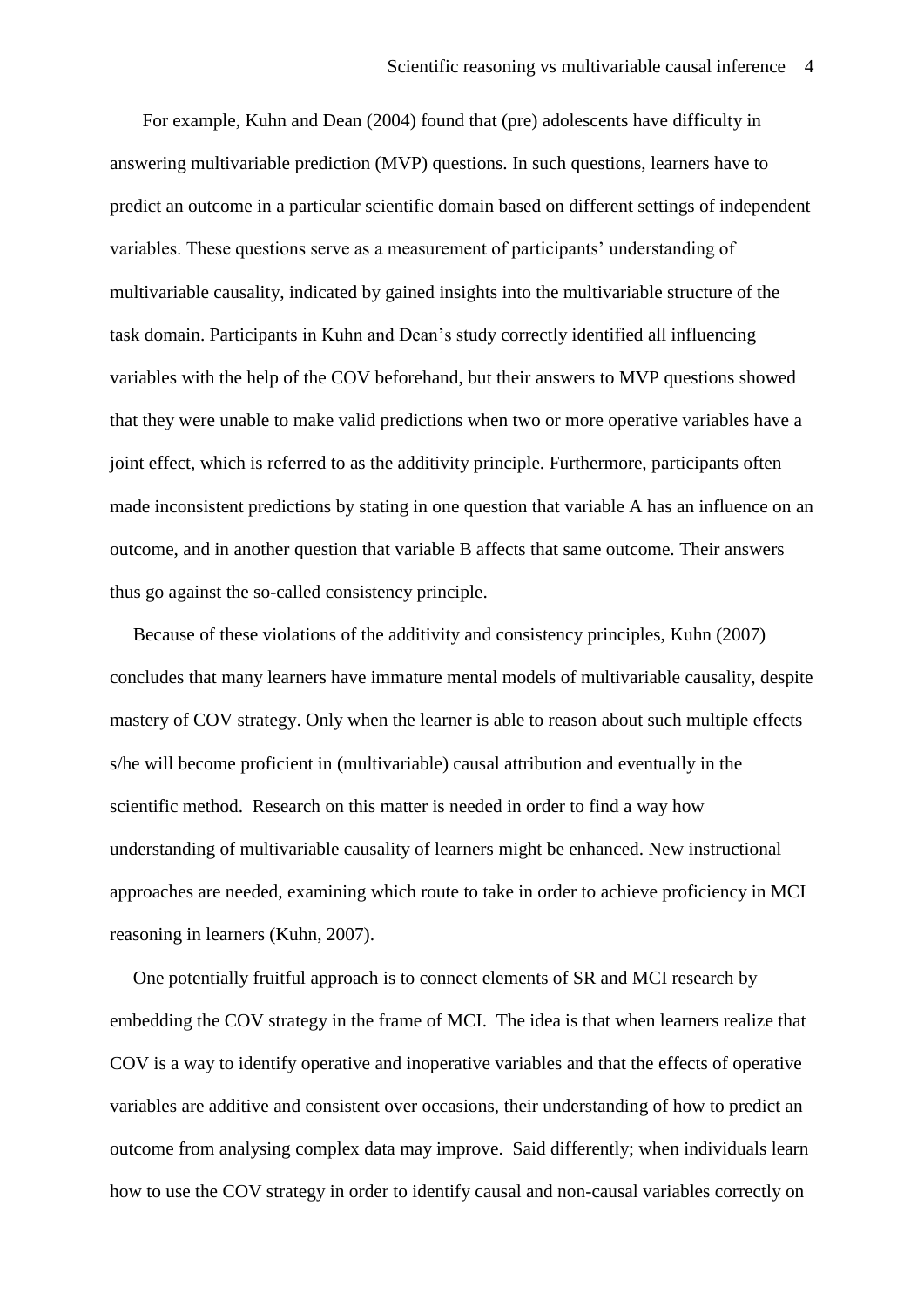MVP questions, they may improve their understanding of multivariable causality (Kuhn, 2007).

 With a different target group and setting, this study sought to replicate the finding of Kuhn (2007) that learners who acquire the COV strategy in a SR context fail on MCI tasks. One group of learners, the SR condition will follow the SR approach. Under guidance of the experimenter they will generate data themselves. Subsequently they have to answer standardized questions which refer to the different effects of independent variables in the task at hand. Learners have to evaluate evidence and use the COV strategy in order to answer these questions.

 Another group of learners will acquire the COV strategy in a MCI context. This group might benefit from exposure to multivariability and therefore develop a better understanding of the multivariable structure of the task domain, abbreviated as UMST in this article. This investigation follows a MCI approach (Downing, Sternberg & Ross, 1985); a whole data set is presented and the learner has to draw inferences about particular effects of the variables by carefully interpreting the data. This investigation is different from the typical SR approach that is used in the other condition, where the effects of variables are isolated experiment by experiment.

 Presenting a whole set of experiments at the outset of the instruction may be more beneficial to developing UMST than building up this set experiment by experiment because the learner is exposed to all the data at once and has to actively search for the proper experiments in order to draw inferences about particular effects of variables in the task. Learners following the MCI approach are therefore expected to attain higher learning gains than learners who follow a SR approach. A related hypothesis is that MCI-learners are more proficient in identifying causal and non-causal variables than SR-learners because they may develop more insight into UMST.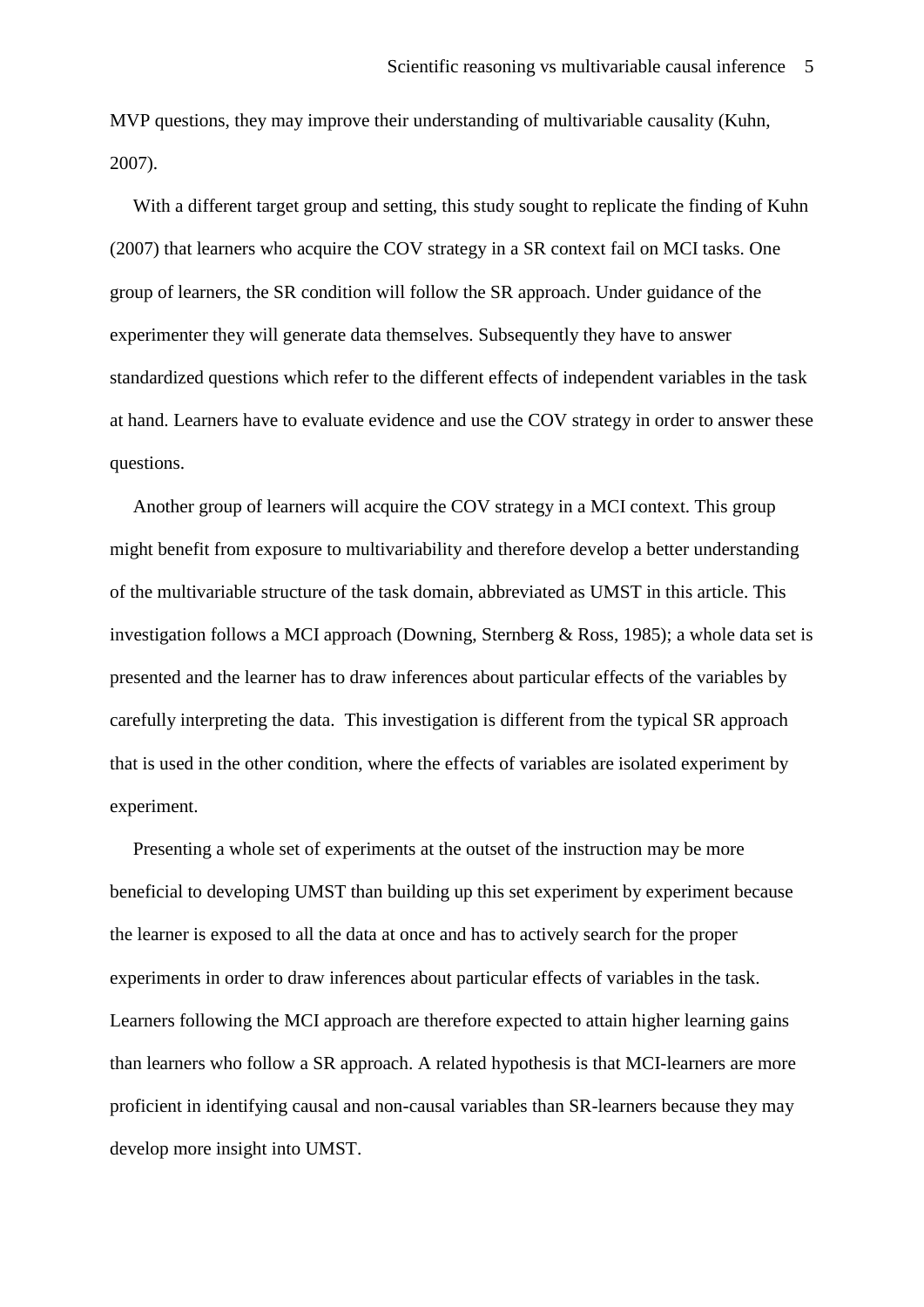Several studies have investigated the question of which instructional approach yields more learning gain in children. The results show that pure discovery learning and even minimal guided instruction, also called inquiry-based instruction, as well as problem based and experiential learning models might not be beneficial over other more guided approaches to learning, such as guided instruction or direct instruction (Kirschner, Sweller & Clark, 2006; Dean & Kuhn, 2006; Klahr & Nigam, 2004; Mayer, 2004). Students often seem confused and do not know how to stick to the task at hand; neither do they know when they are finished. Therefore, in this study instruction is fully guided by the experimenter.

#### **Method**

#### *Participants*

 Participants in this study were 23 sixth-graders (14 males) of a primary school in Neede, the Netherlands. Their mean age was  $11.8$  years  $(SD = .42)$ , and they were randomly assigned to one of the two conditions; 12 participants were in the SR condition and 11 participants were in the MCI condition.

 The participants were volunteers and never had any science education course, nor did they ever learn about the content of the learning task used in this study (pendulums and their swinging behaviour).

#### *Materials*

Domain Introduction. With the help of the pendulum simulation lab from the University of Colorado at Boulder (Interactive Simulations, http://phet.colorado.edu) a whole-class introduction to the domain was given. Variables were explained in this order: weight, string length, degree and friction. None of the effects of these variables were explained. The dependent variable in the task was how often the pendulum swings over the mid line within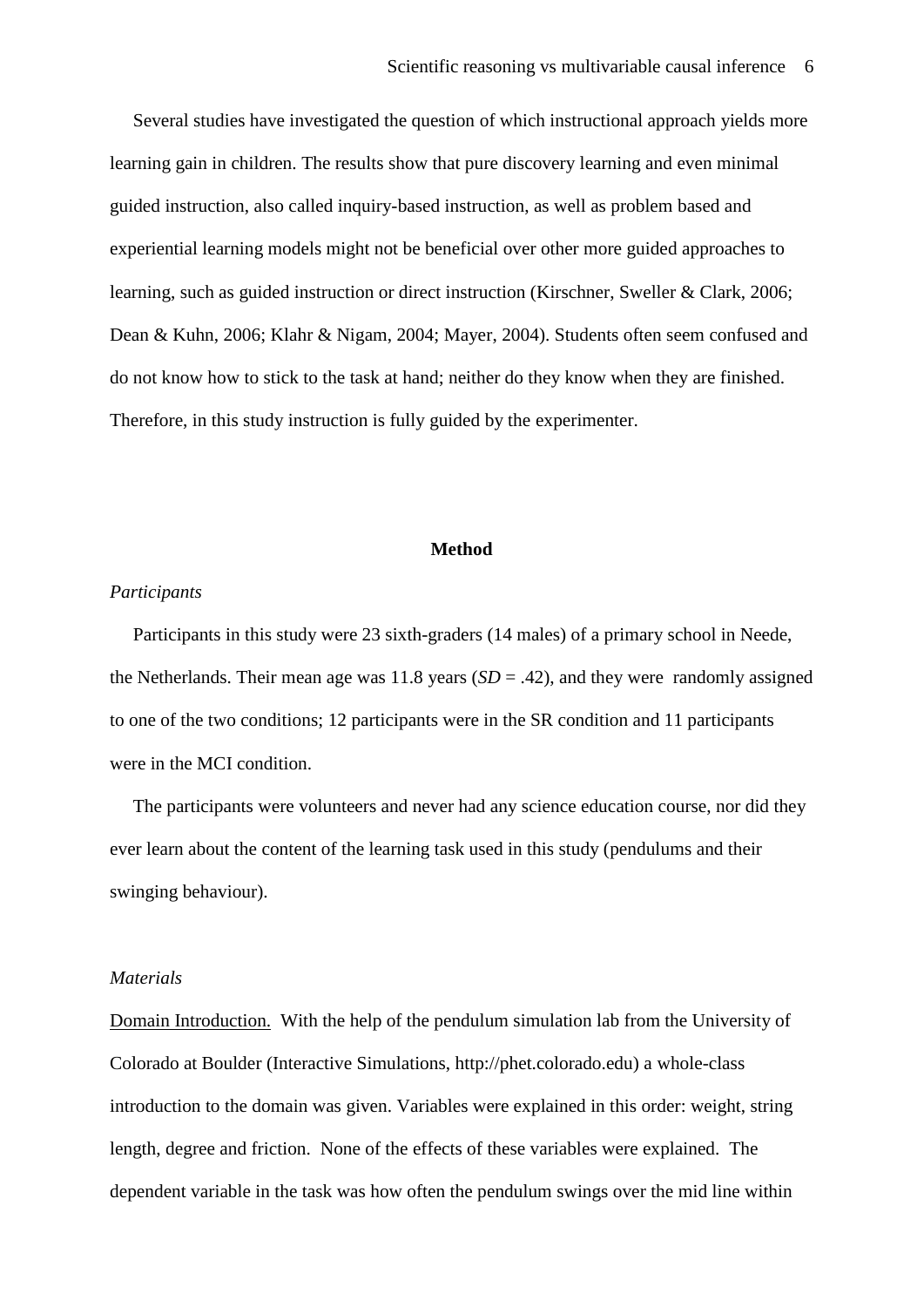10 seconds, abbreviated as SOML. An overview of these values appears in Table 1. Even though the simulation included a more extensive set of values, the subset in Table 1 was used in this study to manage task complexity.

 During the Domain Introduction, all participants received instruction material for the pretest. On four sheets of paper the different values for the different variables were displayed (see Table 1). An example of a question on the pretest was depicted on the fifth page, followed by a stepwise description on how to handle each question on the pretest (see Appendix A). They could consult this instruction material throughout the entire investigation.

#### Table 1

*Values for the Different Variables in the Pendulum Task*

| Weight (kg) | String Lenght (m) | Friction       | Degree | SOML |
|-------------|-------------------|----------------|--------|------|
| 0.5         | 1.0               | Absent/Present | 30     | 6    |
| 1.5         | 1.5               |                | 60     | 8    |
| 2.5         | 2.5               |                | 90     | 10   |
|             |                   |                |        |      |

# Note: SOML = Swing Over Mid Line Within 10 seconds

Pretest. The pretest consisted of 20 multiple-choice questions. Each question showed a picture of two pendulums from the pendulum simulation lab with different values for the four variables (weight, string length, degree and friction). Participants were asked to indicate "Which of the two pendulums will swing more often over the mid line within 10 seconds?" by ticking one of the following answers: (a) both pendulums will cross the mid line as often, (b) pendulum 1 will cross the mid line more often, (c) pendulum 2 will cross the mid line more often, and (d) I don't know.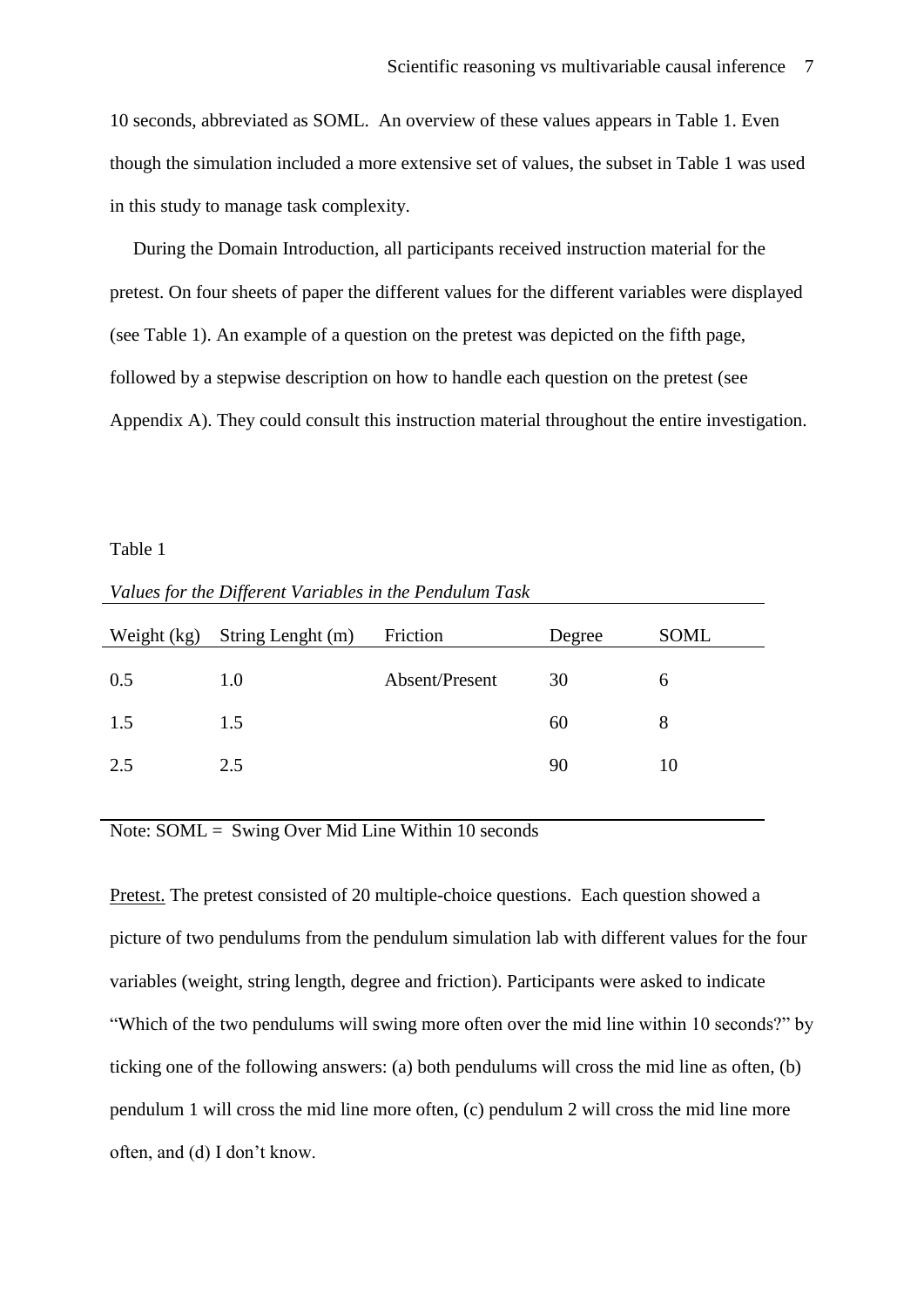Cronbachs alpha, which is an internal consistency estimate of reliability of the test scores was considerably low,  $\alpha$  = .46, as was the coefficient of internal consistency using the Spearman-Brown prophecy formula, .18.

Posttest. The posttest consisted of 20 multiple choice questions, as well. In order to control for test effects and ensure comparability between pre and posttest, half of the questions in the posttest were identical to the ones in the pretest (but presented in a different order).

 Furthermore, five questions were taken out of the pretest and values were changed. However, these changes had no influence on the dependent variable because only values of non-causal variables were altered. The remaining five questions had the same form as all questions and only the values depicted in Table 1 were used. These questions were no more difficult than any other question; however, the combination of values of variables was unique and thus new to the participants.

 All the participants received instruction material for the posttest. The first four pages of this instruction material were the same as in the pretest. However an example of the additional posttest items and a different description of how to handle each question on the posttest were additionally provided (see Appendix B).

 In order to answer the question if the participants were able to identify causal and noncausal variables, two additional items were added to each item in the posttest; an example is depicted in Figure 1. These questions served to measure participants' insight into UMST.

 The procedure for every question on the posttest was as follows: After the participants ticked an answer to the main question, they had to identify which variables play *no role* on how often one of the two pendulums would swing over the mid line in the configuration at hand (sub-question A). The second sub-question asked the participant to tick the variables which play *a role* on how often one of the two pendulums would swing over the mid line (sub-question B).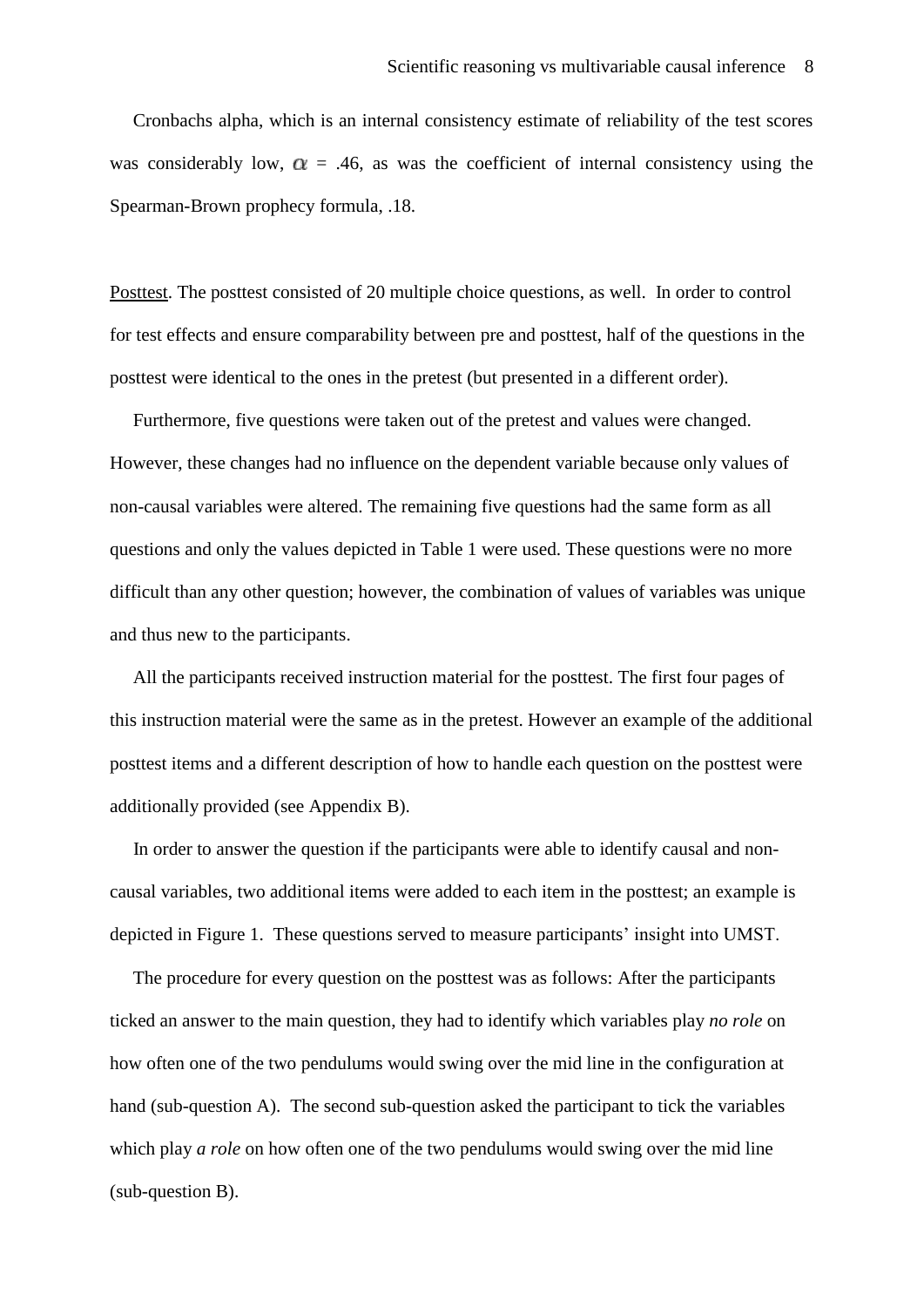Due to a negative average covariance among items, a reliability analysis could not been carried out for the post-test. Scores on the posttest therefore seem not to be internally consistent. Correlations among items were considerably low.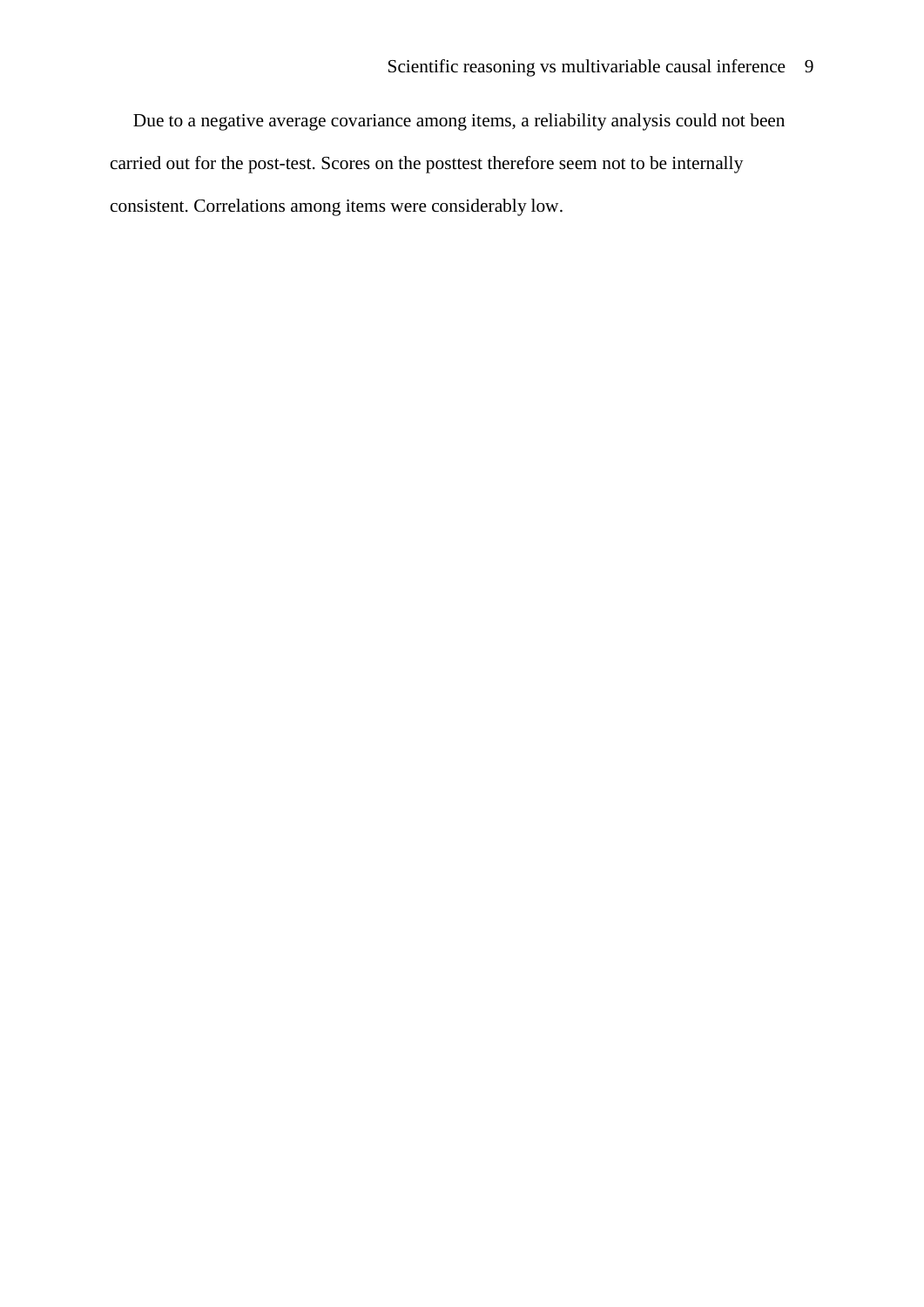| $\overline{\mathbf{C}}$ | $1.50$ <sub>m</sub><br>length<br>$2.00$ kg<br>mass                                                      |
|-------------------------|---------------------------------------------------------------------------------------------------------|
|                         | Show 2nd pendulum<br>$1.00 \text{ m}$<br>length 2:<br>$2.00$ kg<br>mass 2:                              |
|                         | friction<br>lots<br>none<br>ΙE<br><b>CALCUM</b>                                                         |
|                         | O Moon<br>Oreal time<br>$Q$ Earth<br>$O$ 1/4 time<br>O Jupiter<br>O 1/16 time<br>O Planet X<br>$Og = 0$ |

Figure 1 Example of a question on the posttest

*1a) Which of the two pendulums will swing more often over the mid line within 10 seconds? A)Both pendulums will cross the mid line on an equal amount B) Pendulum 1 will cross the mid line more often C) Pendulum 2 will cross the mid line more often D) I don't know. Go on to the next question.* 

*1b) Which variable(s) played no role on how often one of the two pendulums would swing over the mid line? Tick your answer or answers.*

- *1. The weight*
- *2. The degree*
- *3. The string length*
- *4. The friction*

*1c) Which variable(s) played a role on how often one of the two pendulums would swing over the mid line? Tick your answer or answers.*

- *1. The weight*
- *2. The degree*
- *3. The string length*
- *4. The friction*

Scientific Teaching Instructions. In the individual teaching instructions, participants learned

about the different effects of the variables in the pendulum task (for an overview of the effects

of the different variables in the pendulum task, see Table 2). An additional aim of both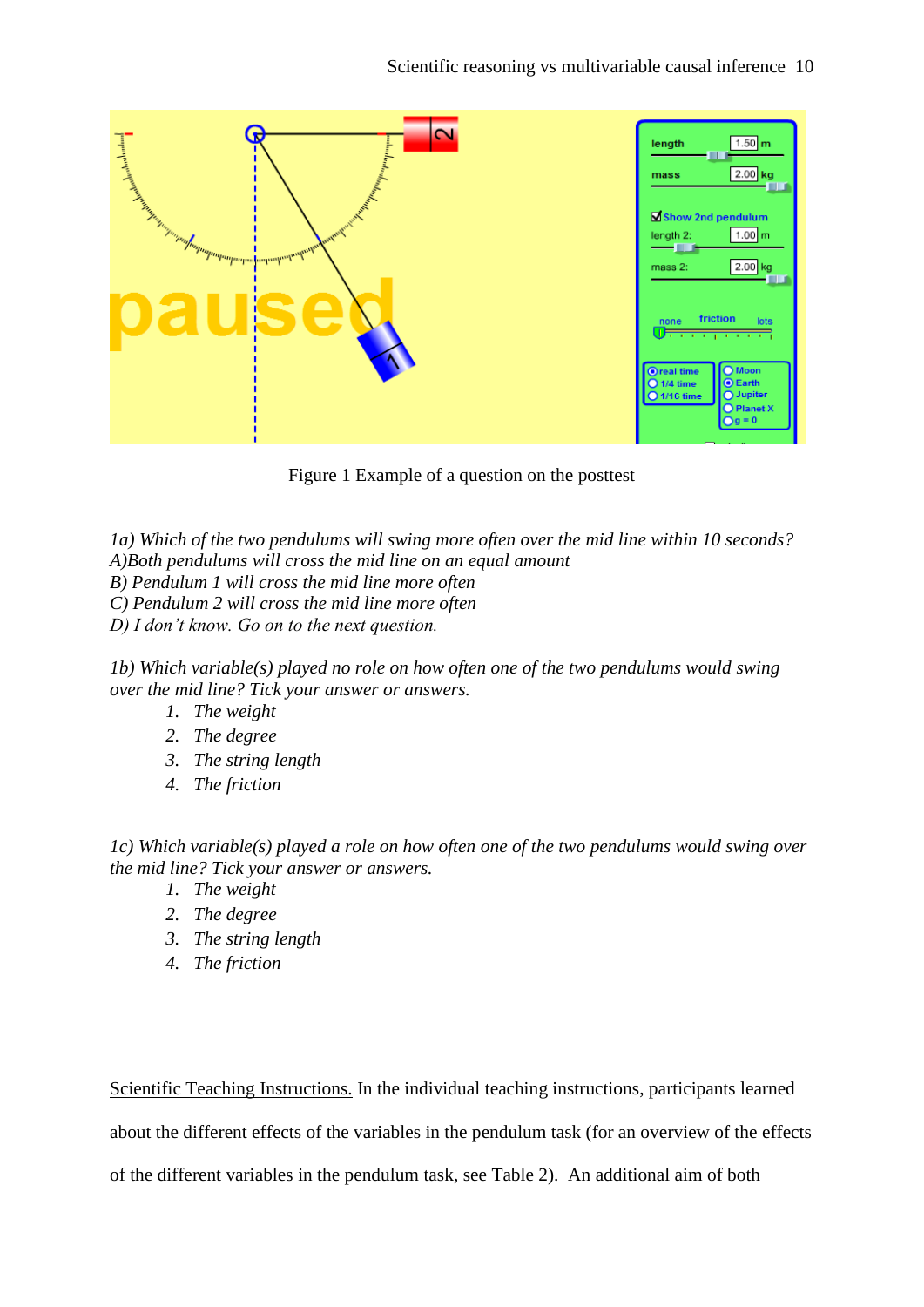instructions was to teach participants the COV strategy and evidence evaluation skills. In the next two sections it is outlined how the two conditions differed from each other.

| Variable                | Effect      | Outcome                                                                                          |
|-------------------------|-------------|--------------------------------------------------------------------------------------------------|
| Weight                  | Non causal  | No change in SOML                                                                                |
| String length           | Causal      | $2.5m$ : 6 times<br>$1.5$ m: 8 times<br>$1.0 \text{ m}$ : 10 times                               |
| Friction                | Interaction | if degree is 90 and<br>friction is present<br>$SOML + 1$                                         |
| Degree<br>$\sim$ $\sim$ | Causal      | if degree 30 or 60 no<br>change in SOML<br>if degree is 90 and<br>friction is absent<br>$SOML-1$ |

|  |  |  | Table 2: Effects of Independent Variables in the Pendulum Task |  |
|--|--|--|----------------------------------------------------------------|--|
|  |  |  |                                                                |  |

Note: SOML = Swing Over Mid Line Within 10 seconds

SR Condition. Participants in this condition were presented the pendulum simulation lab. At the beginning of the instruction the experimenter handed out four worksheets for four learning sessions. Every learning session consisted of set of experiments which aimed at uncovering the effects of the four variables on SOML, sequentially, by using the COV strategy and evidence evaluation skills. Table 3 gives an overview of all different experiments within each session during the two teaching instructions. As can be seen in Table 3, the sessions addressed the effects of the variables in the following order: (1) weight, (2) string length, (3) friction, (4a) degree and (4b) degree and friction. Because the variable friction is dichotomous only two experiments were carried out in Session 3. Session 4 first addressed the main effect of degree (4a) and then the interaction effect between degree and friction (4b), leading to a total of 6 experiments in this session.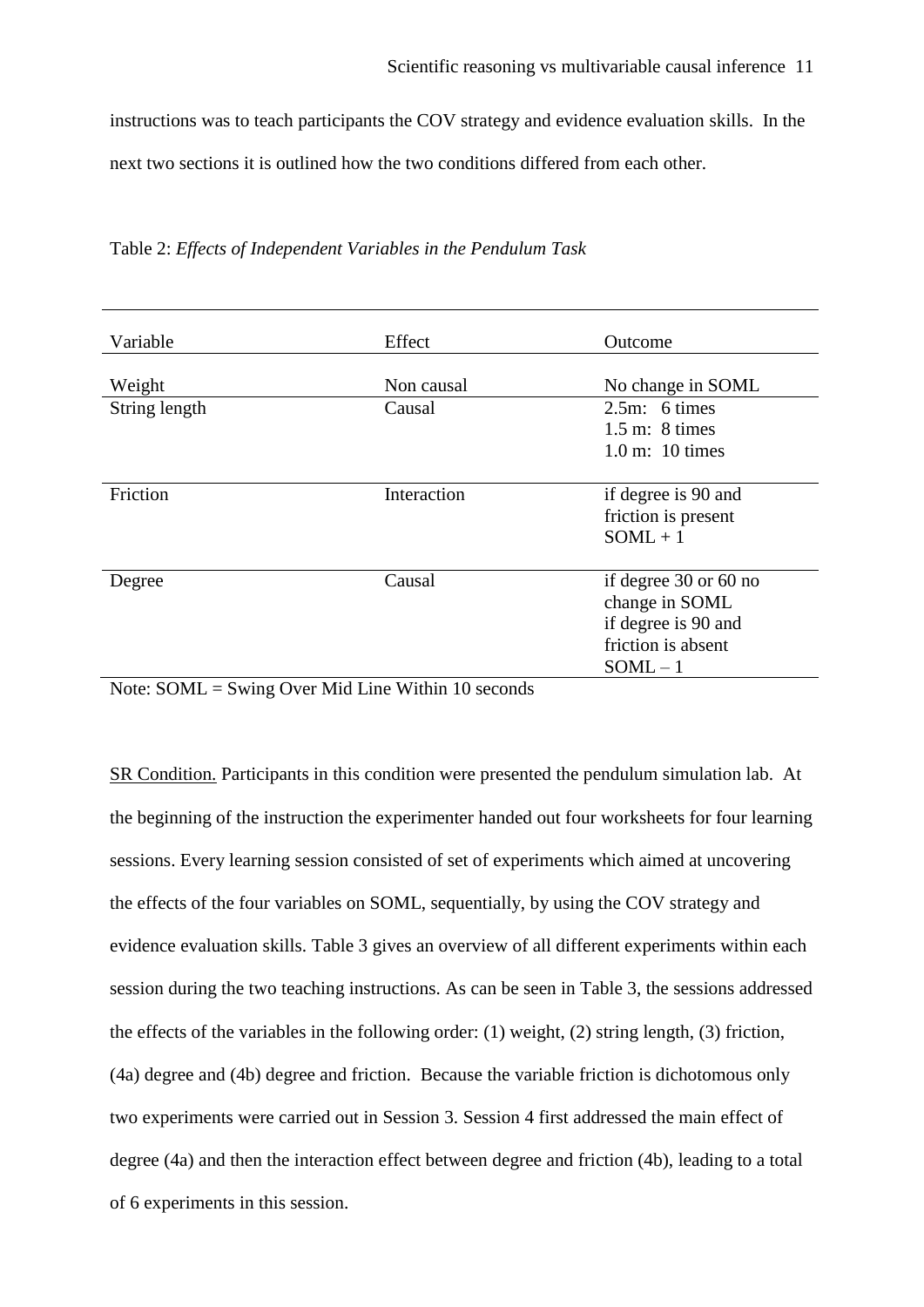During experimentation, the participants filled in the values the experimenter chose for the independent variables on the worksheet. Then, the simulation was started and the experimenter held a stopwatch to measure 10 seconds. During these 10 seconds it was the participant's task to count how often the pendulum swung over the mid line. After the experiment the participant filled in this number on the worksheet. If a participant failed to count correctly the experimenter gave the right answer.

 When the experiments for one session were conducted the experimenter posed standardized questions (an overview of all experiments made within sessions appears in Table 3). The question referring to evidence evaluation was: "Considering these experiments, what can you tell me about the influence of ((1) weight, (2) string length, (3) friction, (4a) degree, (4b) friction and degree) on how often the pendulum swings over the mid line?" Subsequently, for every session the question referring to the understanding of the COV strategy was: "Why can you tell me that this feature  $((1)$  weight,  $(2)$  string length,  $(3)$  friction,  $(4a)$  degree,  $(4b)$ friction and degree) has an/no influence on how often the pendulum swings over the mid line?"

MCI Condition. Participants in the MCI condition did not work with the pendulum lab simulation but were presented a whole dataset at the outset of the instruction. For the sake of comparability, this dataset was identical to the one used in the SR condition (see Table 3).

 Every experiment was presented on a separate sheet of paper and placed in random order in front of the learner. The procedure was as follows: participants were instructed which values belong to which variable so that they were able to "read" the data set. After this was clear, the experimenter posed the question which experiment sheets should be chosen to find out about the influence of a particular variable, following the same order as in the SR condition, on the dependent variable, SOML.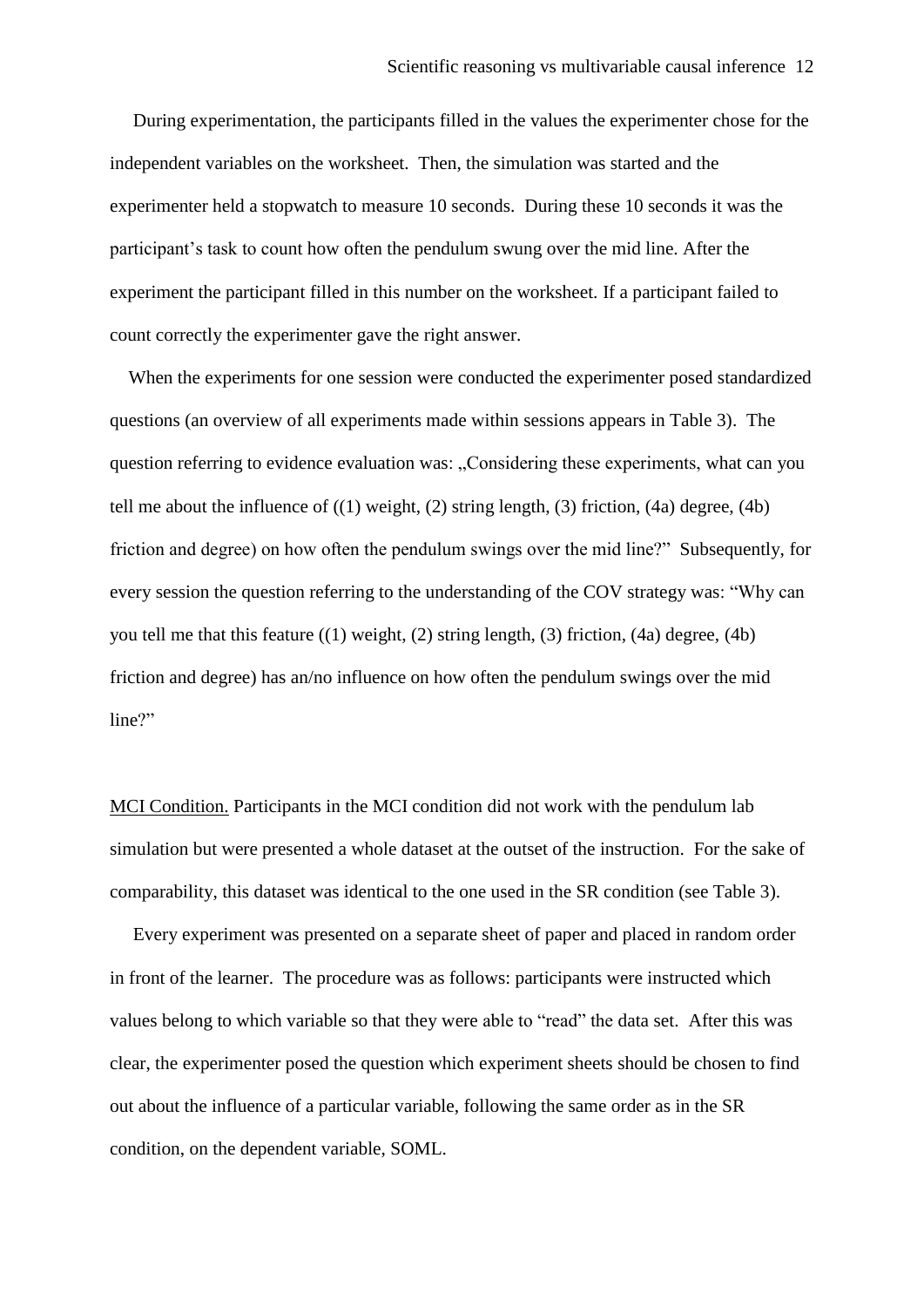Hints to choose the right sheets were given when needed. An example of an ideal hint to choose the right sheets referring to the influence of weight on SOML was: "You have to search for sheets where the values for weight differ. The values for degree, string length and friction should be the same. Which sheets could you choose?*".* If a participant was unable to choose the right sheets, the experimenter picked the right experiments and then posed the same two questions as in the SR condition (see above).

 In both conditions hints and/or explanations were given by the experimenter when the learner could not answer the evidence evaluation and/or COV questions posed. In order to illustrate this procedure, some examples of ideal answers to both questions and examples of hints given by the experimenter are outlined, followed by a description of the interview protocol used by the experimenter (consult Appendix C for a complete description of examples, hints, and explanations given during the instructions).

 An example of an ideal answer to both questions (evidence evaluation and COV) referring to the influence of weight on SOML is: "*As I can see that all values for all variables except weight do not differ and, realizing that SOML is not changing, I can conclude that weight seem not to have an influence on SOML".*

 This is an ideal answer as it includes that (1) SOML does not change regardless of differences in weight and that (2) one can conclude that weight has no influence on SOML, because all values for string length, degree and friction stay the same.

 An example for a hint to the evidence evaluation question considering the influence of weight on SOML is: "*Look closely at the values for weight. Now, look especially at how often the pendulum swung over the mid line."*

 Explanations given by the experimenter could refer to evidence evaluation questions or to both. An example for an explanation referring to both questions (evidence evaluation and COV) considering the influence of weight on SOML would be: "*All values in all experiments, except the ones for weight are the same. The pendulum swings six times over the mid line in*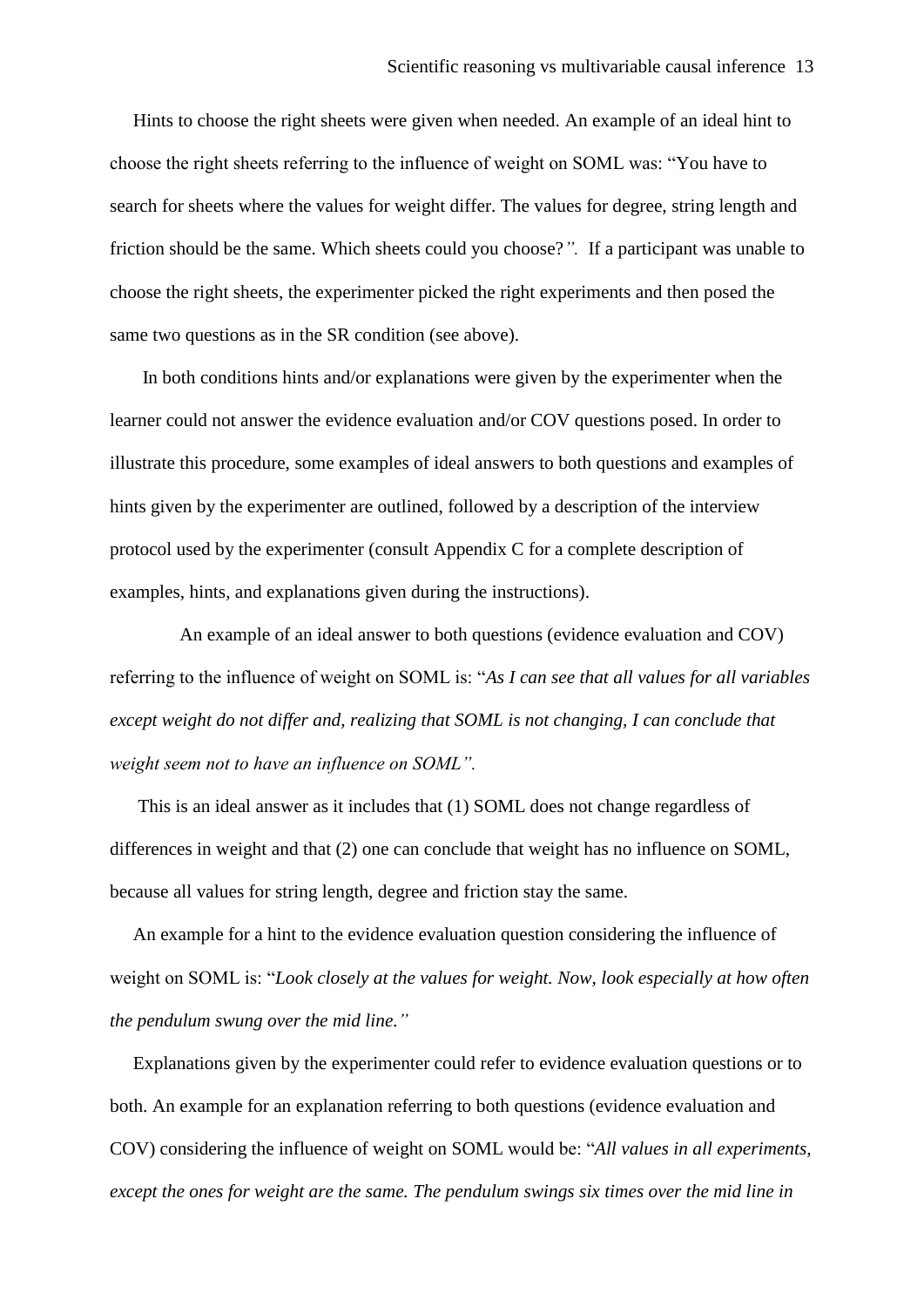*every experiment. This means that it does not matter how much weight hangs on the pendulum. Thus, the correct answer here is that weight has no influence on SOML".*

 Hints were given according to a strict protocol. When participants were unable to give an answer, gave incorrect answers, or simply seemed not to understand, the experimenter explained why one can conclude that a particular variable has (no) influence on SOML. After every experiment in a session was picked or performed, the experimenter posed the first question referring to evidence evaluation (see above). The following protocol was used in both conditions:

- 1. If the participant answers both questions correctly, go to the next session.
- 2. If the participant does not answer correctly, is not clear in his formulations or hesitates longer than 20 seconds, give the hint referring to evidence evaluation and pose the question again.
- 3. If the participant is still not able to answer, is not clear in his formulations or hesitates longer than 20 seconds, give the explanation to the first question referring to evidence evaluation and pose the second question.
- 4. If the participant answers the second question correctly, go to the next session.
- 5. If the participant answers the second question incorrectly, is not clear in his formulations, or hesitates longer than 20 seconds, give the hint referring to COV and pose the question again.
- 6. Give the explanation to the second question if the participant is still not able to answer, is not clear in his formulations or hesitates longer than 20 seconds and go to the next session.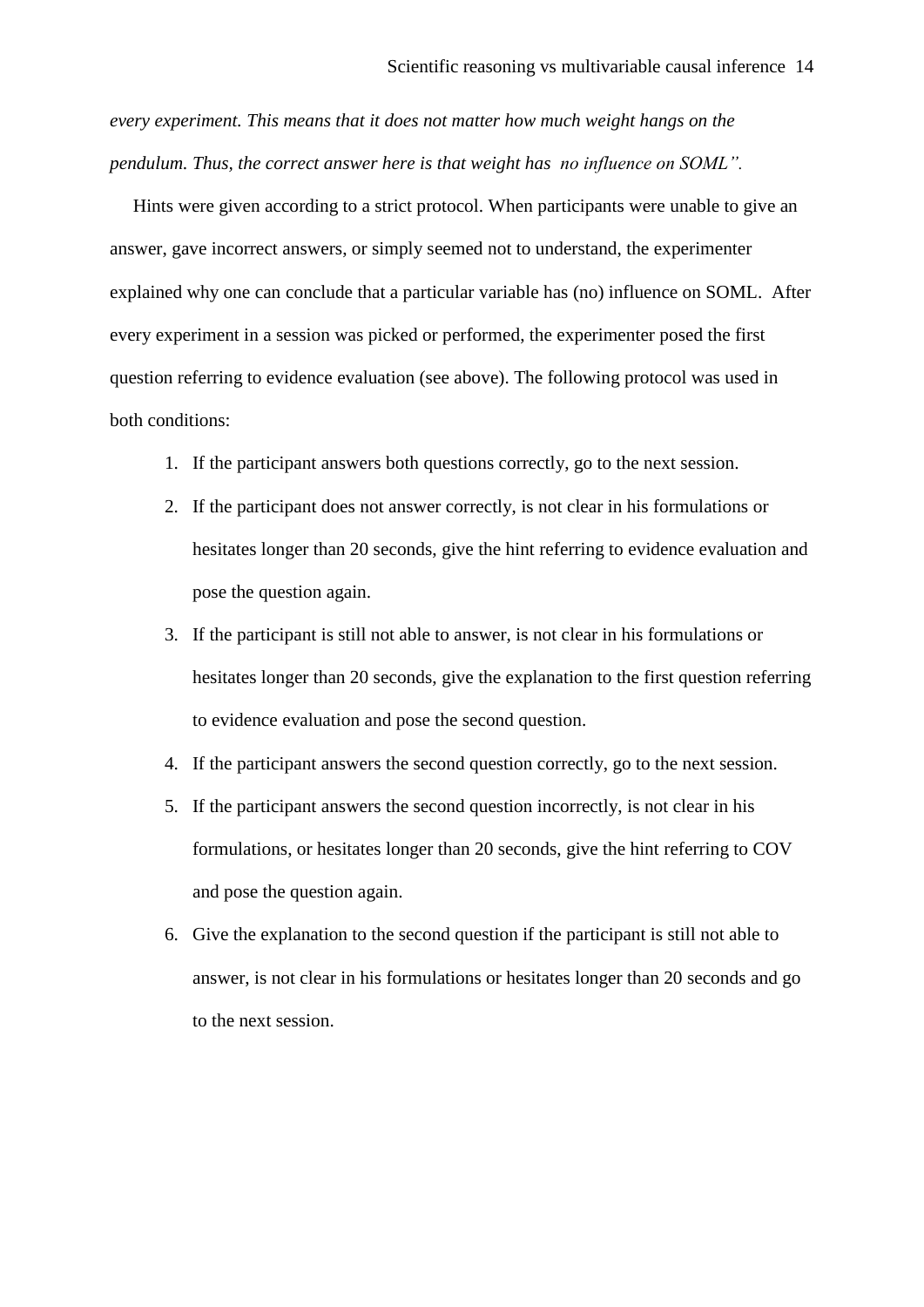|                | Mass (kg) | String length (m) | Friction | Degree | SOML |
|----------------|-----------|-------------------|----------|--------|------|
| Session 1      |           |                   |          |        |      |
| 1              | 0.5       | 2.5               | Absent   | 30     | 6    |
| $\overline{2}$ | 1.5       | 2.5               | Absent   | 30     | 6    |
| 3              | 2.0       | 2.5               | Absent   | 30     | 6    |
|                |           |                   |          |        |      |
| Session 2      |           |                   |          |        |      |
| 4              | 1.5       | 2.5               | Absent   | 30     | 6    |
| 5              | 1.5       | 1.5               | Absent   | 30     | 8    |
| 6              | 1.5       | 1.0               | Absent   | 30     | 10   |
|                |           |                   |          |        |      |
| Session 3      |           |                   |          |        |      |
| 7              | 1.5       | 2.5               | Absent   | 60     | 6    |
| 8              | 1.5       | 2.5               | Present  | 60     | 6    |
|                |           |                   |          |        |      |
| Session 4a     |           |                   |          |        |      |
| 9              | 1.5       | 2.5               | Absent   | 30     | 6    |
| 10             | 1.5       | 2.5               | Absent   | 60     | 6    |
| 11             | 1.5       | 2.5               | Absent   | 90     | 5    |
|                |           |                   |          |        |      |
| Session 4b     |           |                   |          |        |      |
| 12             | 1.5       | 2.5               | Present  | 30     | 6    |
| 13             | 1.5       | 2.5               | Present  | 60     | 6    |
| 14             | 1.5       | 2.5               | Present  | 90     | 6    |

Table 3: *Experiments per Session with Values for the Variables in the Pendulum Task*

Note: SOML = Swing Over Mid Line Within 10 seconds

### *Procedure*

 The investigation took place during normal school hours within one week. In a wholeclass session, the Domain Introduction was given to all participants; their teacher was present during this session. Participants were introduced to all variables in the pendulum task. Additionally, they were instructed how to identify the value of each independent variable. During the Domain Introduction the participants received the instruction material for the pretest (see Appendix A). Directly after the Domain Introduction the pretest was individually administered with the following instructions displayed on a smart board: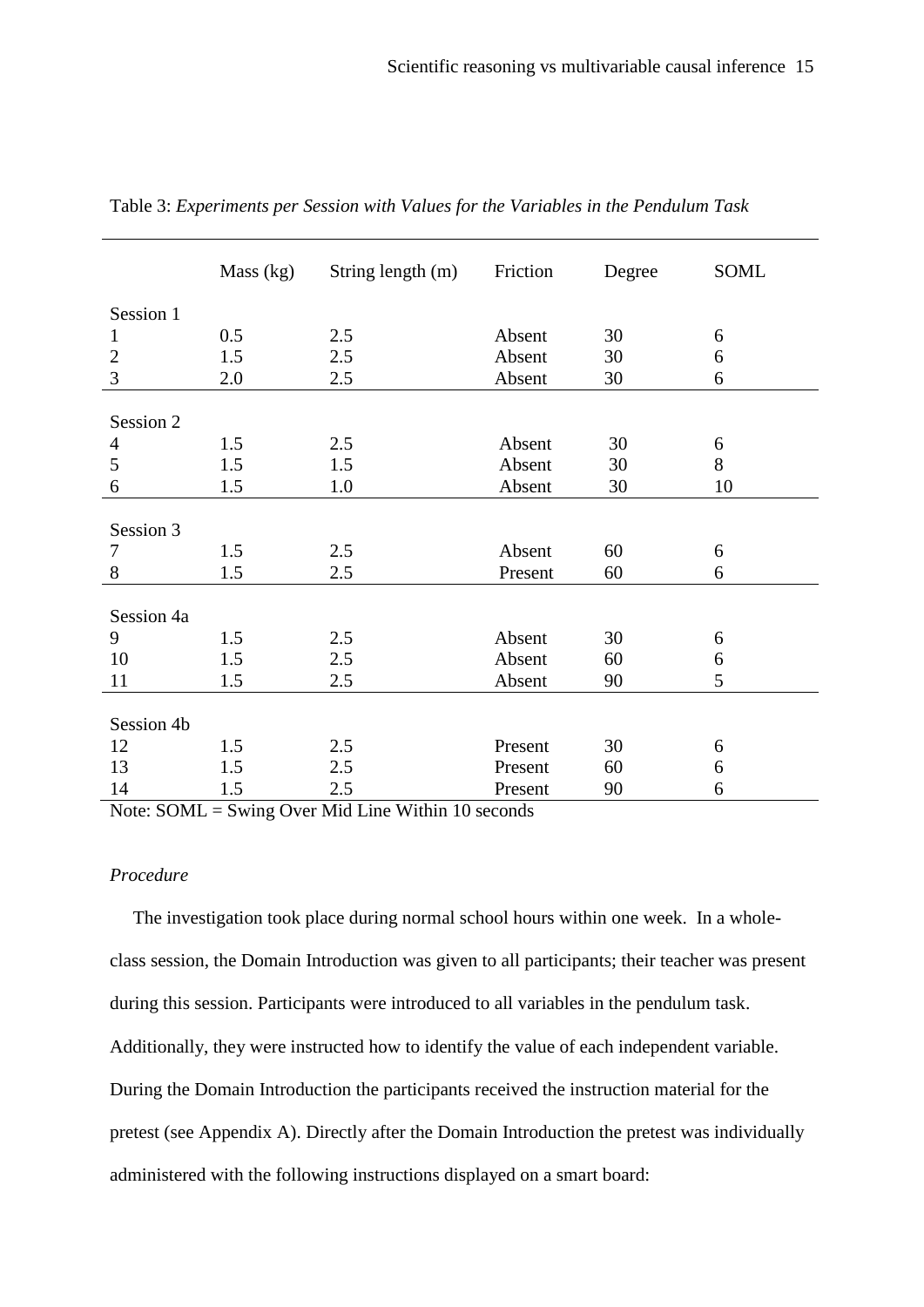*(1) identify the different values of the four variables for the two pendulums, (2) think about your answer, (3) tick the answer you think it is right and go to the following question, and (4) if you have answered all questions, please stay quite so that the others can finish the test. If you really do not know the answer to a question tick "I don't know" and go to the next question.*

 After the pretest was administered the participants were randomly assigned to one of the two conditions (SR condition or MCI condition). On day two and three the participants were given the individual teaching instructions in a room at school. The sessions were audio recorded and transcribed. Before the posttest was administered, one day after the teaching instructions, the instruction material for the posttest was given to the participants (see Appendix B). The experimenter explained how to handle the additional sub-questions on the posttest; the example provided in Figure 1 was described. After that the posttest was individually administered with the following instructions displayed on a smart board: *(1) identify the different values of the four variables for the two pendulums, (2) think about your answer, (3) tick the answer you think it is right, (4) tick which variable(s) played no role on how often one of the two pendulums would swing over the midline, (5) tick which variable(s) played a role on how often one of the two pendulums would swing over the midline. If you have answered all questions, please stay quite so that the others can finish the test. If you really do not know the answer to a question tick "I don't know" and go to the next question.*

#### *Data Analysis*

Pre- and Posttest. The score on the pretest was calculated by adding all correct answers given by the participants. The score on the posttest was calculated by the same procedure as in the pretest.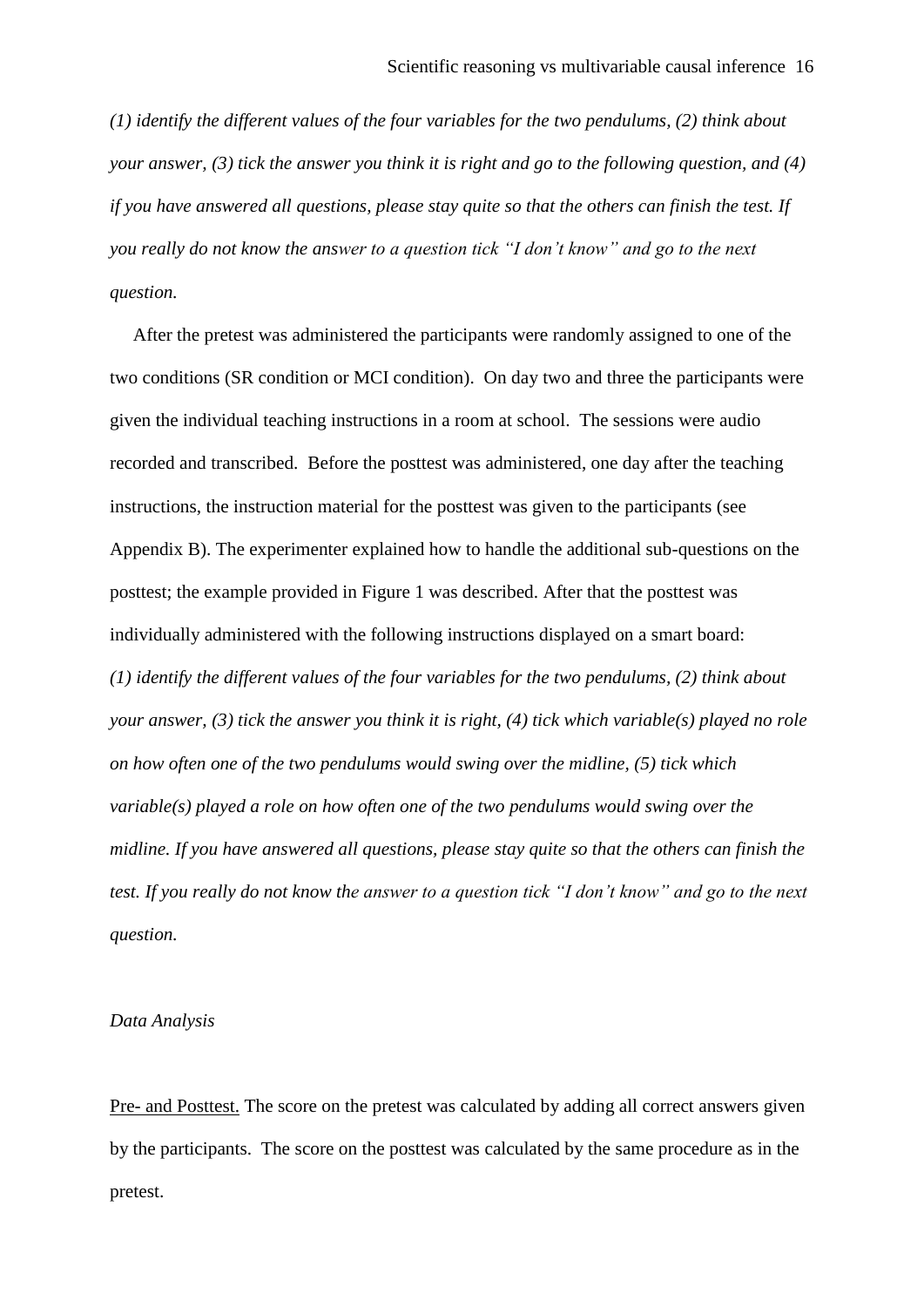Sub-Questions on Posttest. The score on the Sub-Questions, serving as a measure for UMST, was calculated as follows. First the total number of variables ticked right and wrong on the Sub-Questions (A and B) on the posttest were calculated. After that, percentages of correctly ticked variables in total and by condition were computed and compared. Additionally the absolute values were used in order to perform a chi square test, examining whether there were differences between the two conditions.

Scores on teaching instruction. In order to compare the two conditions on the use of evidence evaluation skills and COV, scores on the scientific teaching instructions were calculated as follows: if a participant directly stated the right answer to one of the question s/he got a score of 1. If a participant needed a hint before giving the right answer s/he got a score of 2. Whenever a participant gave a wrong answer or no answer after the hint has been given s/he got a score of 3. The sum scores indicate how much help was needed by the participants in forms of hints or explanations from the experimenter. Participants were classified as experts of evidence evaluation and COV when they attained the minimum score of 10. Note that lower scores indicate better performance.

#### **Results**

### *Learning gains*

 Means and standard deviations for pre and posttest scores are outlined in Table 4. The low scores on the pretest indicate that participants had little or no prior knowledge of the domain. The sample mean score was just slightly above the chance level  $(20 * 1/4 = 5)$ . Pretest scores did not differ among conditions (F  $(2, 22) = 0.3$ , p = .59), this implies that there were no differences in prior knowledge between the conditions.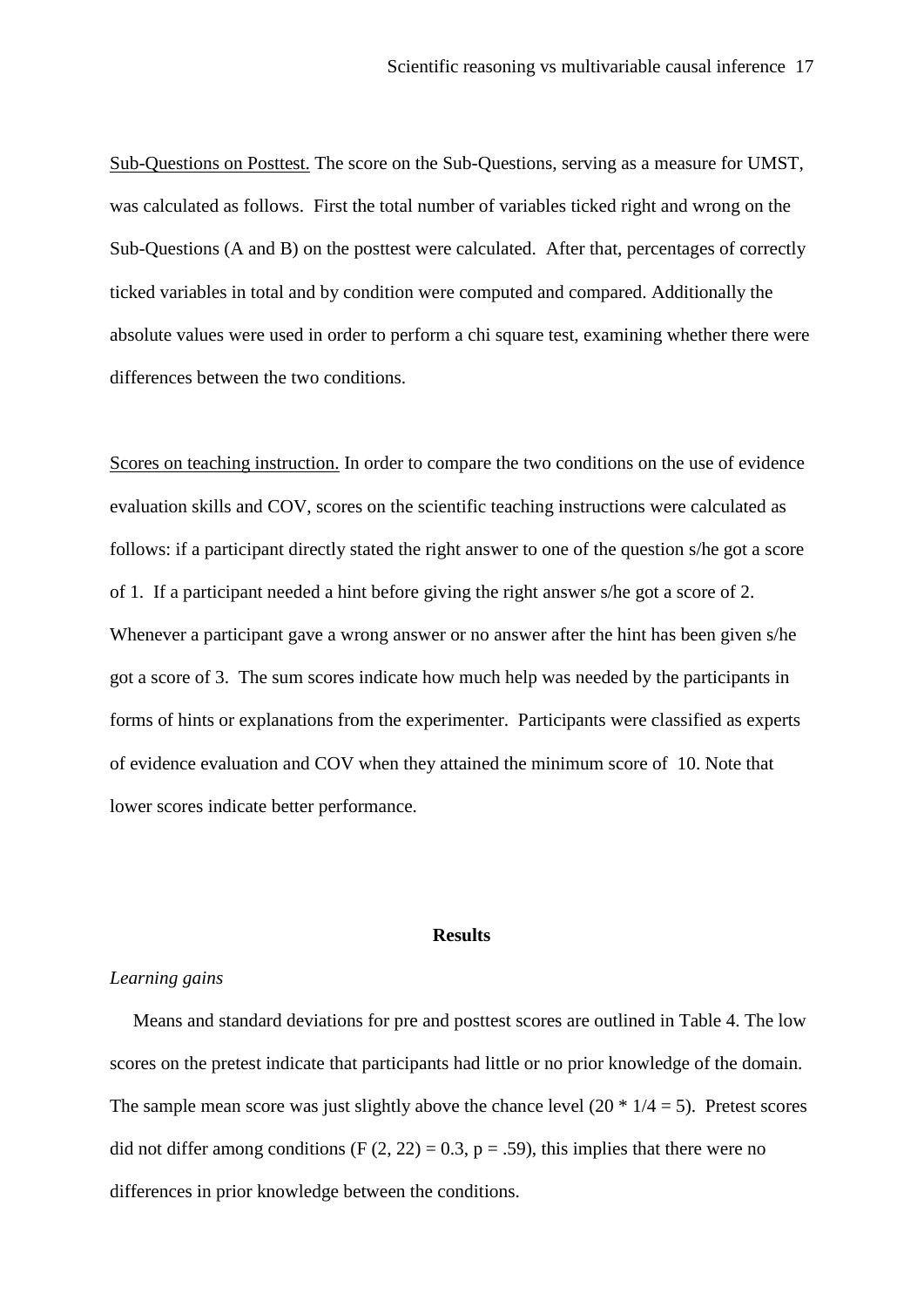Posttest scores were consistently higher than the pretest scores (see Table 4). Learning gains from pretest to posttest were analyzed by paired sample t-tests. The entire-sample gain score was significant,  $t(22) = 16.2$ , and so were the separate analyses for the SR condition,  $t(11) = 13.9$ , and the MCI condition,  $t(10) = 8.9$ ,  $p < 0.001$ .

 To test whether there was a significant difference in learning gain between the two conditions an ANOVA was carried out with the gain scores as dependent variable. The result was significant,  $F(2, 22) = 10.3$ ,  $p < 0.01$ , and the scores in Table 4 indicate that the SR condition scored approximately one point higher than the MCI condition. However, as the probability of Type II error was considerable,  $\beta = 0.89$ , the effect size was rather small, Cohen's  $d < 0.2$ .

#### Table 4

|           | SR condition |           | <b>MCI</b> condition |           | Total  |           |
|-----------|--------------|-----------|----------------------|-----------|--------|-----------|
|           | M            | <b>SD</b> | M                    | <b>SD</b> | M      | <b>SD</b> |
| Pretest   | 5.8          | 2.7       | 5.9                  | 2.9       | 5.8    | 2.8       |
| Posttest  | $8.6*$       | 2.4       | $7.8*$               | 3.3       | $8.3*$ | 2.9       |
| Posttest- | $2.9**$      | 3.4       | 1.9                  | 3.2       | 2.5    | 3.4       |
| Pretest.  |              |           |                      |           |        |           |

### *Means and Standard Deviations for Pretest, Posttest and Posttest-Pretest*

 $* p < 0.001, * p < 0.01$ 

### *Analysis of scientific teaching instructions*

 The duration of the teaching instructions was variable, because some participants directly stated the correct answers while it took others much longer to think about the posed questions. Maximum duration was approximately 27 minutes and minimum approximately 7 minutes.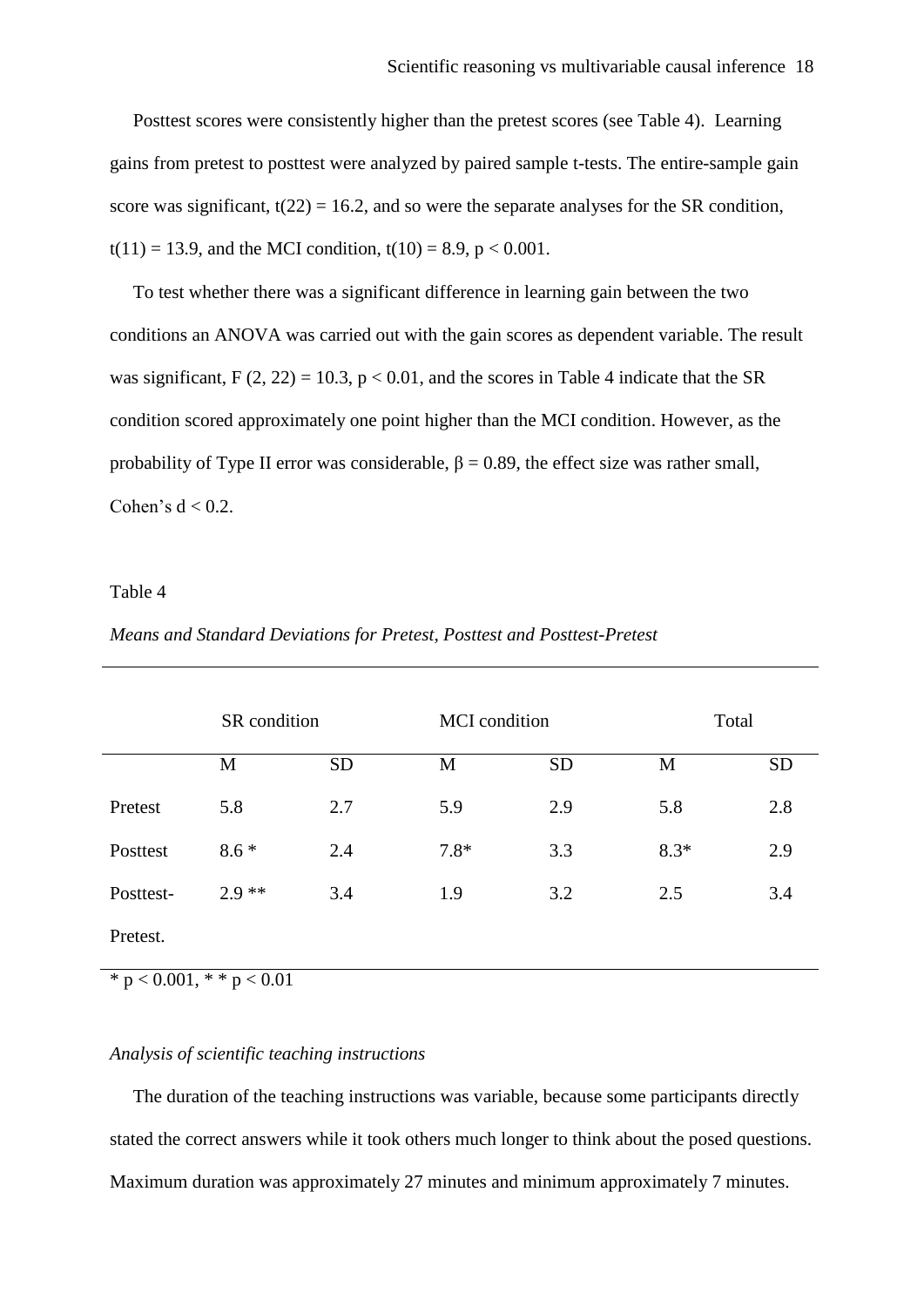An ANOVA revealed that there were significant differences between the two conditions on the duration of the scientific teaching instructions,  $F(2, 22) = 35.9$ ,  $p < 0.001$ . Average duration for the MCI condition was approximately two minutes longer than for the SR condition.

 The minimum score (indicating excellent understanding) on the individual teaching instructions was 10 which three of the participants attained. These three participants were thus classified as experts of evidence evaluation skills and COV. Maximum score (indicating poor understanding) was 24.

 Unfortunately, the data of three participants, two of the SR condition and one of the MCI condition, on the individual session were incomplete. Therefore the scores of these participants were not included in this analysis.

 An ANOVA revealed that the scores on the scientific teaching instructions differ significantly between the two conditions,  $F(2, 19) = 49.1$ ,  $p < 0.001$ . Participants in the MCI condition score approximately four points higher than the SR condition on average.

 As Table 5 shows, the MCI condition needed more hints to answer questions referring to evidence evaluation as well as answers to questions referring to COV than the SR condition. The MCI condition also needed more explanation than the SR condition on both type of questions. This means that fewer questions were answered correctly in the MCI condition, without help of the experimenter.

 Table 6 depicts the fractions of correct answers given, hints and explanations needed during the individual sessions per group. Row 1 shows that the MCI condition needed 10% more hints on evidence evaluation questions, but approximately 11% less on COV questions than the SR condition. Furthermore, the SR condition needed slightly more explanations on evidence evaluation questions (1%), but slightly less on COV questions (1%) than the MCI condition. Lastly, the MCI condition gave 6 % less right answers on evidence evaluation questions but 6% more on COV questions than the SR condition.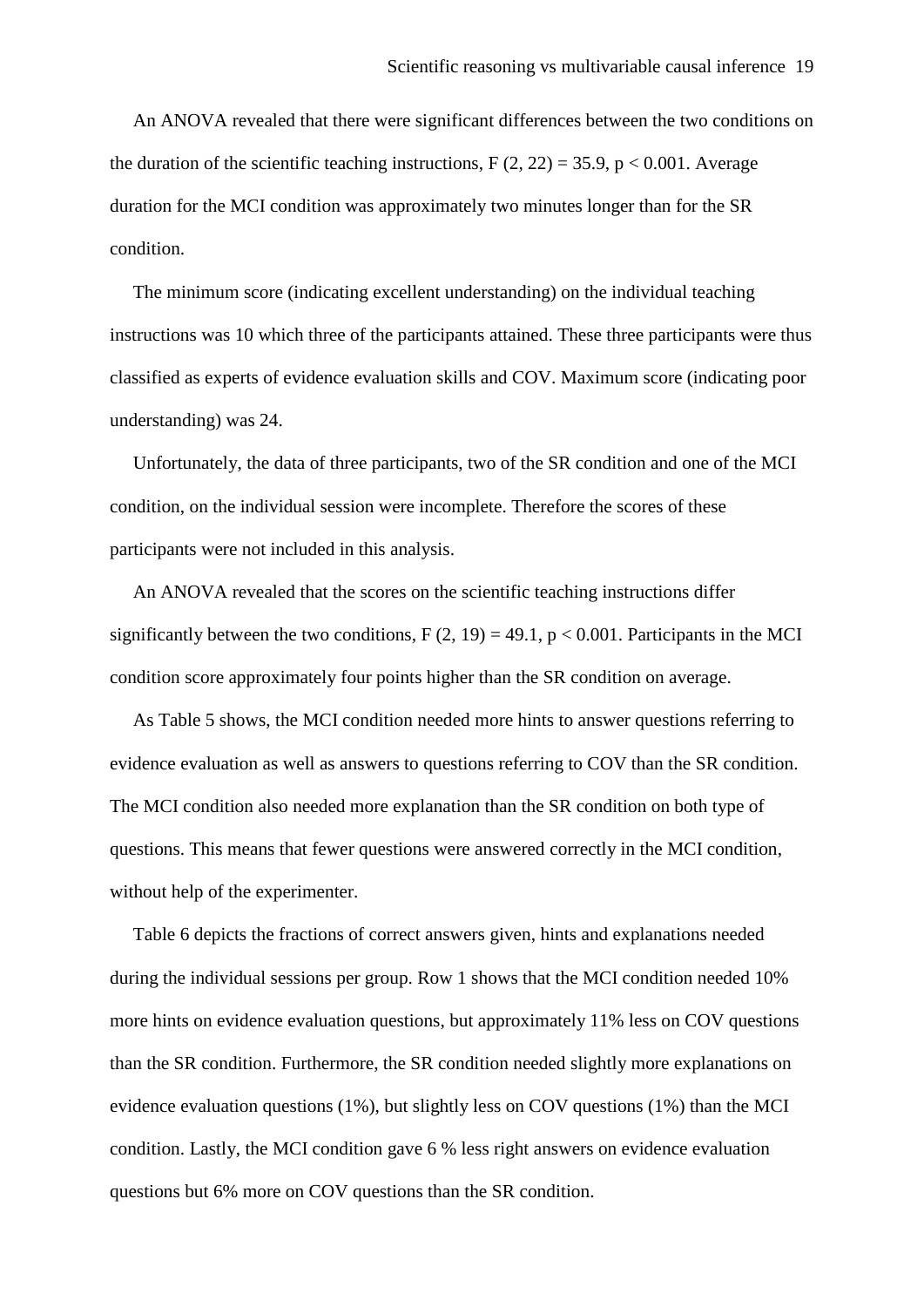An ANOVA was carried out in order to examine whether the number of hints and explanations needed and correct answers given were significantly different between the two conditions. No significant differences were found. The two conditions did not differ in the number of hints and explanations needed (F  $(2, 19) = 3.9$ , p = .07; F  $(2, 19) = .84$ , p = .37), and in the number of correct answers given  $(F (2, 19) = 3.8, p = .07)$ .

# Table 5: *Averages of Correct Answers Given, Hints and Explanations Needed During Individual Session per Group*

|          |            | <b>MCI</b> Condition |          |            |          |  |
|----------|------------|----------------------|----------|------------|----------|--|
| $n = 10$ |            | $n = 10$             |          |            |          |  |
| EE       | <b>COV</b> | Total                | EE       | <b>COV</b> | Total    |  |
| .4(0.7)  | .6(0.8)    | 1(0.9)               | 1.4(1.1) | .9(1.1)    | 2.3(1.7) |  |
| .8(1.1)  | 1.1(1.2)   | 1.9(2.2)             | 1.1(1.1) | 1.6(1.6)   | 2.7(2.1) |  |
| 3.8(1.6) | 3.3(1.3)   | 7.1(2.5)             | 2.5(1.2) | 2.5(1.4)   | 5(2.3)   |  |
|          |            | <b>SR</b> Condition  |          |            |          |  |

Note:  $H = Hints$ 

 $Expl = Explanations$  $CA = Correct$  Answers

 $EE = evidence evaluation$ 

 $COV =$  control of variables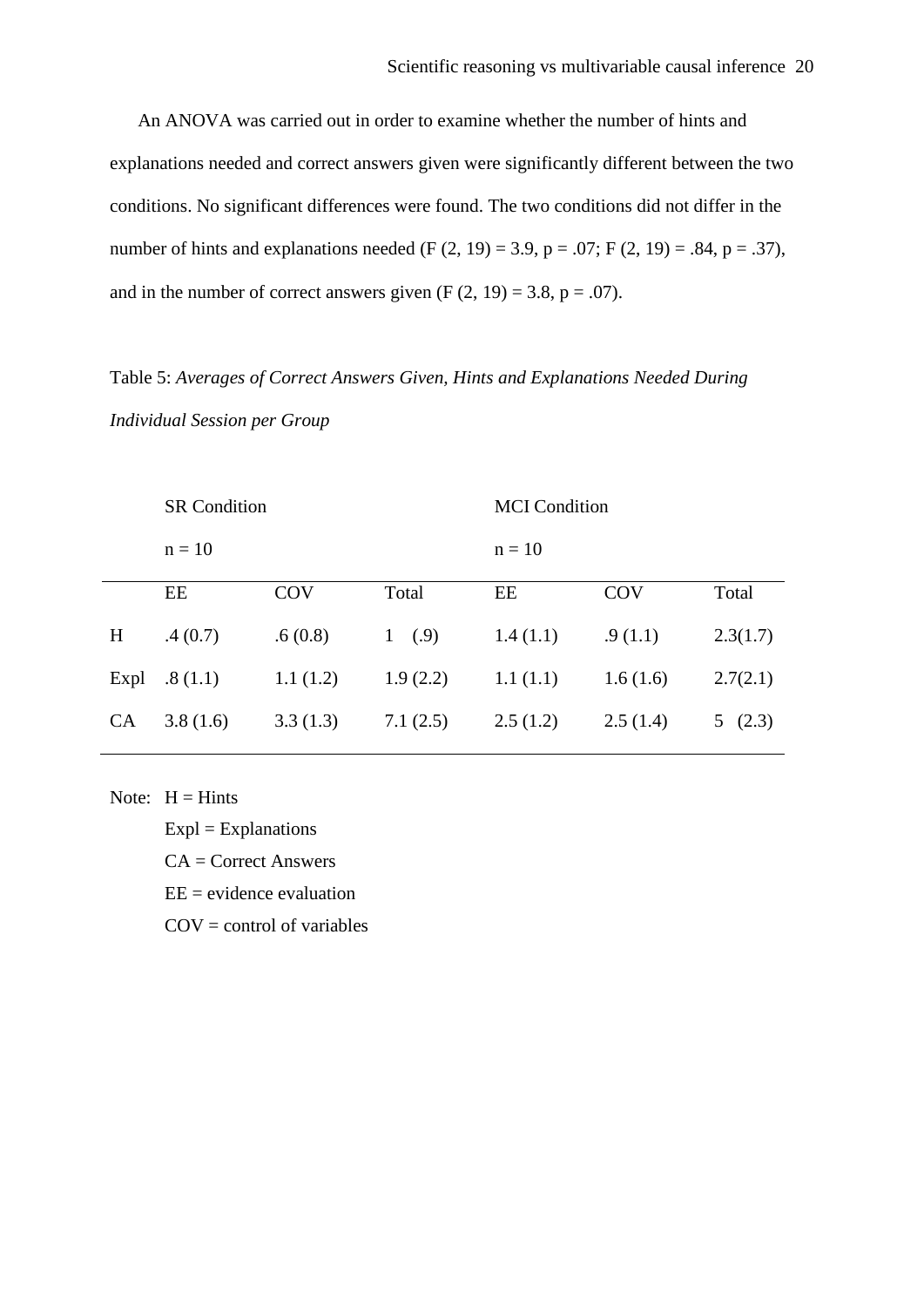#### Table 6

*Fractions of Correct Answers Given, Hints and Explanations Needed During Individual* 

*Session per Group*

|              |          | SR condition |          | <b>MCI</b> condition | Total    |     |
|--------------|----------|--------------|----------|----------------------|----------|-----|
|              | $n = 10$ |              | $n = 10$ |                      | $n = 20$ |     |
|              | EE       | <b>COV</b>   | EE       | <b>COV</b>           | EE       | COV |
| Hint         | $.5\,$   | $.5\,$       | $.6\,$   | .39                  | .58      | .42 |
| Explanation  | .42      | .58          | .41      | .59                  | .41      | .59 |
| Right answer | .56      | .44          | $.5\,$   | $.5\,$               | .54      | .46 |

Note: Values rounded to two decimals

 $EE = evidence evaluation$ 

 $COV =$  control of variables

### *Sub-Questions on Posttest*

 Participants in the MCI condition were expected to score higher on the Sub-Questions. Table 7 shows the percentages of correctly and incorrectly ticked answers of all possible variables on the Sub-Questions on the Posttest. As a reminder, Sub-Question A asked the participant to tick variables which have no causal influence on SOML, whereas Sub-Question B asked the participant to tick the variables which have causal influence on SOML. Contrary to expectation, participants in the SR condition seemed to have ticked more variables correctly on Sub-Question A and B than participants in the MCI condition. Participants in the SR condition also ticked fewer variables incorrectly on both Sub-Questions than the MCI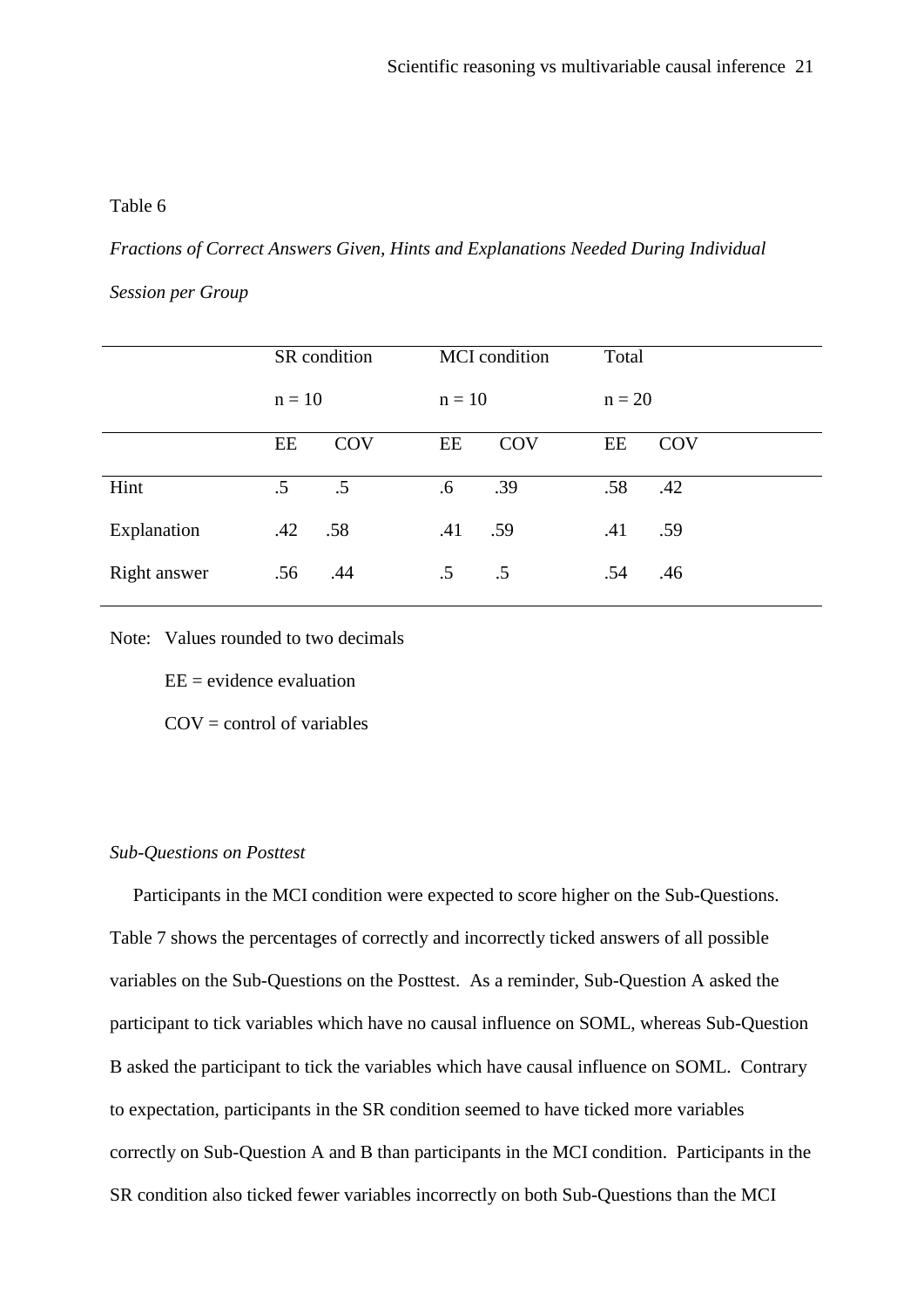condition. However, a chi-square test on the MVP scores revealed no significant difference between the two conditions,  $X^2(3, N = 1414) = 5.4$ ,  $p = 0.14$ .

### Table 7

*Percentages of Correctly and Wrongly Ticked Variables on Sub-Question A and B*

|            | SR condition    | <b>MCI</b> condition |  |  |
|------------|-----------------|----------------------|--|--|
|            | $(n = 12)$      | $(n = 11)$           |  |  |
|            |                 |                      |  |  |
| <b>TAC</b> | 54.76%<br>(276) | 48.27%<br>(223)      |  |  |
| <b>TBC</b> | 44.08%<br>(201) | 40.67%<br>(195)      |  |  |
| <b>TAW</b> | 33.33%<br>(152) | 34.45%<br>(144)      |  |  |
| <b>TBW</b> | 23.02%<br>(116) | 28.57%<br>(132)      |  |  |
|            |                 |                      |  |  |

Note: TAC = percentage of correctly ticked variables on sub-questions A TBC = percentage of correctly ticked variables on sub-questions B TAW = percentage of wrongly ticked variables on sub-questions A TBW = percentage of wrongly ticked variables on sub-questions B Absolute values in brackets

### *Experts of COV.*

Four participants answered all questions posed during the individual instruction correctly. They did not need any hints or any explanations and were thus considered to be experts in evidence evaluation and COV. One might therefore expect that these participants had higher learning gains than average, and should have attained a better UMST. Therefore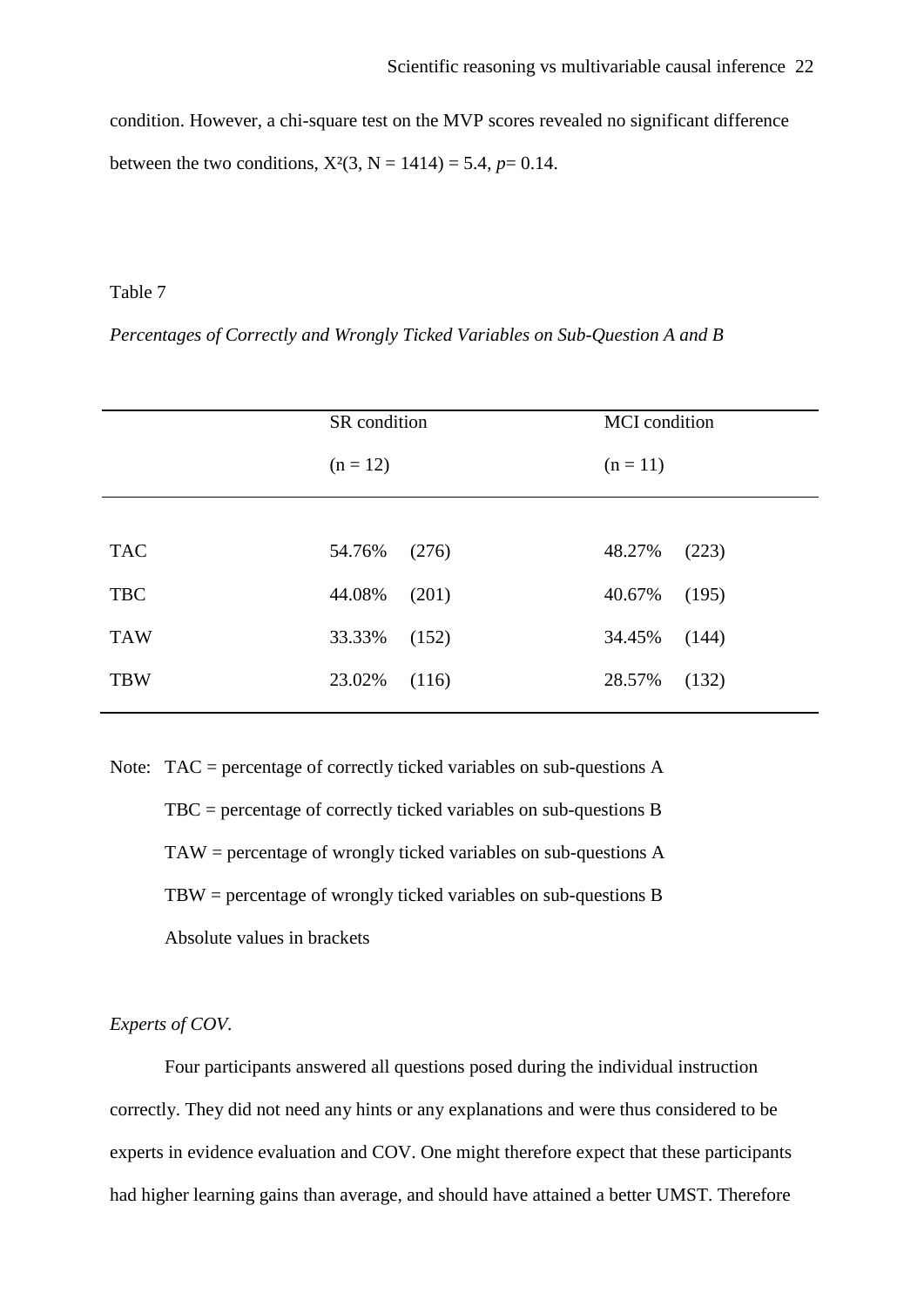the expectation is that these participants would be more proficient in identifying causal and non-causal variables on the posttest; they should score higher on the Sub-Questions.

 When examining the difference scores of these participants, which is a measure for learning gain, it is striking that all experts made substantial progress on the pendulum task. They all scored above the average learning gain for both conditions, which was 2.5 (see Table 8). One of them answered 4, two answered 7, and one, the expert from the MCI condition answered 8 answers more correctly on the posttest than on the pretest.

 Analysing whether these participants did also better on the Sub-Questions opposed to average revealed mixed results. As can be seen in Table 8, participant 12E ticked fewer variables correctly and more variables wrongly than average on both Sub-Questions. This holds also for the group average of the SR condition, to which participant 12E was assigned. Two participants ticked more variables right than average on Sub-Question A and B, namely participant 7E and 3EE. They also scored higher than their group average on these questions. Participant 8E ticked slightly more variables correctly on Sub-Question B than the group average and the SR condition average. However, this was not the case for Sub-Question A. Participant 8E ticked fewer variables wrongly on Sub-Question as opposed to average and opposed to the SR condition average, while the others scored above. Participant 12E and 3EE ticked more variables wrongly than their group averages as well as total average on Sub-Question B, whereas participant 7E and 8E scored considerably below average.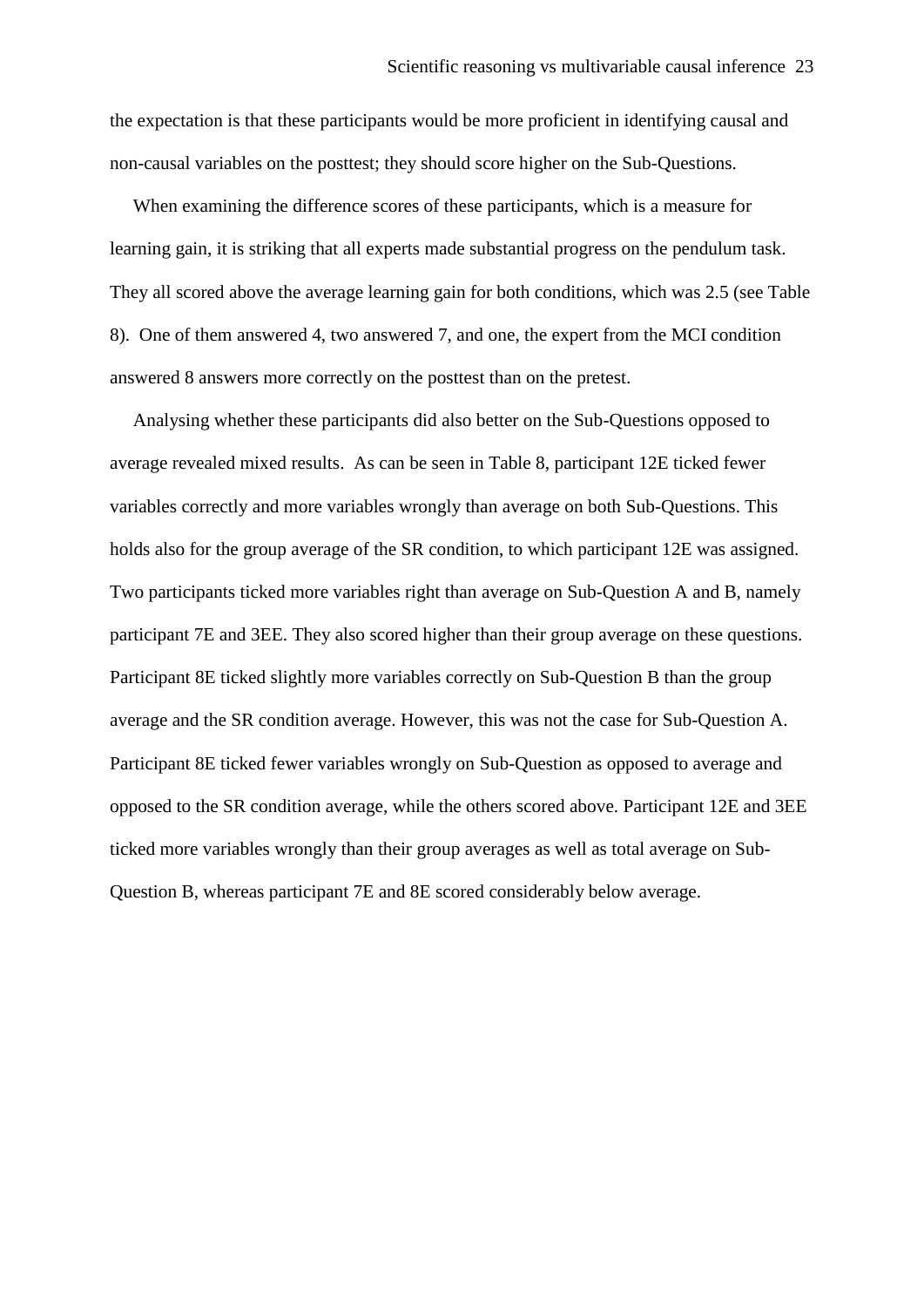### Table 8

### *Percentages of Correctly and Wrongly Ticked Variables on Sub-Question A and B for*

|            | 7E   | <b>8E</b> | 12E                 |                |         | 3EE SR condition MCI condition | Total    |
|------------|------|-----------|---------------------|----------------|---------|--------------------------------|----------|
|            |      |           |                     |                | $n = 9$ | $n = 10$                       | $n = 19$ |
|            |      |           |                     |                |         |                                |          |
| <b>TAC</b> | 88.1 |           | 47.6 33.3 69.0 54.2 |                |         | 46.2                           | 50       |
| <b>TBC</b> | 52.6 | 50        | 39.5 52.6           |                | 43.0    | 39.5                           | 39.8     |
| <b>TAW</b> | 47.4 | 23.7      | 34.2 57.9           |                | 32.8    | 32.1                           | 32.4     |
| <b>TBW</b> | 11.9 | 7.1       |                     | 28.6 33.3 25.4 |         | 28.1                           | 26.8     |

Note: TAC = percentage of correctly ticked variables on sub-questions A TBC = percentage of correctly ticked variables on sub-questions B TAW = percentage of wrongly ticked variables on sub-questions A TBW = percentage of wrongly ticked variables on sub-questions B

### **Conclusions/Discussion**

 The main goal of this study was to replicate the finding that isolating the effects of independent variables step-by-step using the COV strategy does not lead to improvement in UMC. It was hypothesized that participants in the MCI condition would attain higher learning gain than participants in the SR condition. Moreover participants in the MCI condition were expected to have a higher UMST. They were assumed to be more proficient in identifying causal and non-causal variables than the SR condition. Participants classified as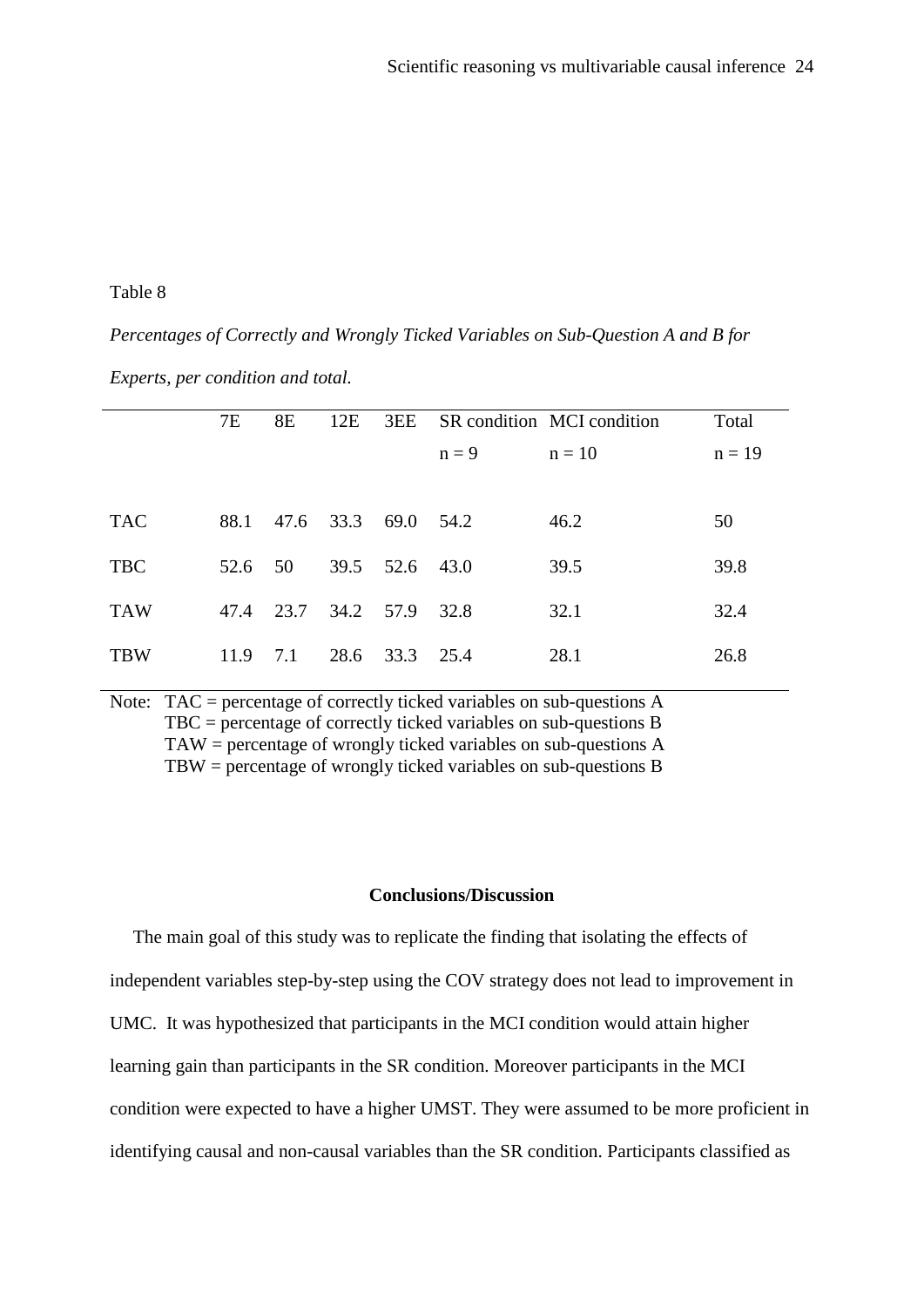Experts of COV and evidence evaluation skills were expected to obtain above average learning gains and to be more proficient in identifying causal and non-causal variables.

 Although learning gain was significant in both conditions, scores on the Sub-Questions revealed that the learners' UMST was still far from perfect. This replicates Kuhn's (2007) findings. Learners in the MCI condition also progressed in their understanding of the task domain, but to a significant lesser extent than learners in the SR condition, and were comparable in their level of UMST. Therefore the hypothesis that a MCI approach would lead to a better UMST was not supported. Possible explanations and limitations for the findings, practical implications for future research, and conclusions are outlined next.

 The first hypothesis was not supported by the results, because participants in the MCI condition had a lower learning gain than participants in the SR condition. However, although participants in the SR condition scored significantly higher on the posttest, the difference with the MCI condition was only one point higher on average. Furthermore the effect size was small as well, which might be due to the small sample size in this study.

 Besides issues of time on and difficulty of the task, which are discussed below, an important reason for the small difference in learning gain between the SR and MCI condition might be that the MCI-investigation was too closely related to the SR-approach. Participants had to actively search the whole data set, however, after selecting the right experiments, the focus then shifted to questions referring to individual effects of variables, but not on multivariability. Maybe a difference in learning gain in opposite direction between the two conditions would have been found when the MCI-investigation would have focused more on the multivariability aspect, following a MCI approach throughout the scientific teaching instruction. One might, for example, simply list whether a variable is causal or non-causal on SOML after every session. This could be done in the form of a list or a concept map including arrows which describe the relationships between the variables. Learners might consult such tools, discuss them, thereby building up a mental conceptual model of the structure of the task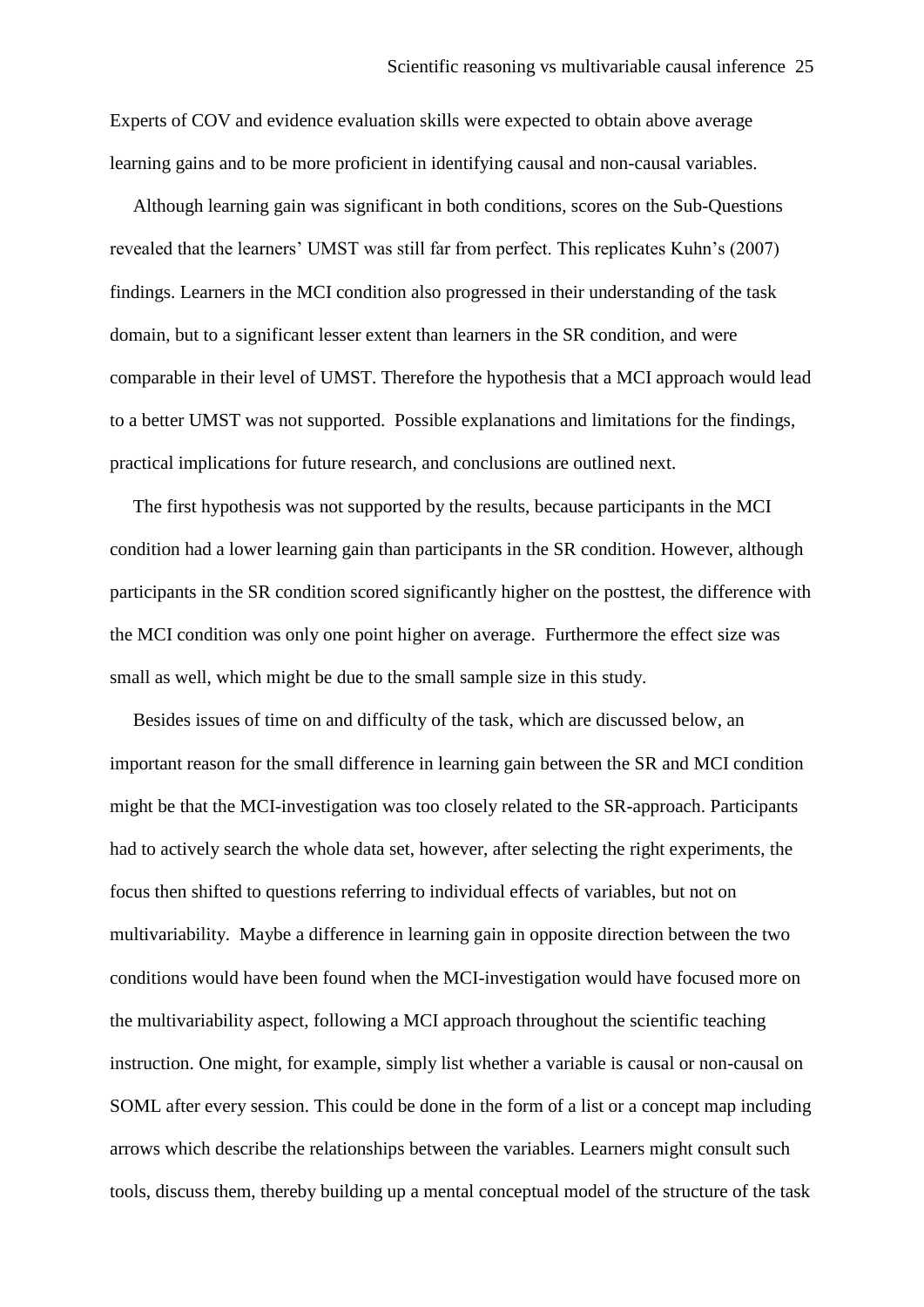domain. Because every effect of every variable and the relationship between them would get included in such a concept map, it might improve participant's UMST and maybe even UMC in general.

 The MCI condition did not perform better on the Sub-Questions on the posttest than the SR condition. Significant differences between the two conditions on answering the Sub-Questions on the posttest were not found, which is why the second hypothesis was not supported. Bearing in mind that the MCI condition did worse on the scientific teaching instructions it seems that the MCI condition had no benefit from being exposed to the whole data set right at the beginning of the investigation in terms of improvement in UMST, opposed to the SR condition. The participants in the MCI condition had more difficulty with the scientific teaching instruction following the MCI approach than the participants following the SR approach indicated by the significant differences of the scores on the teaching instructions. However amounts of hints, explanations needed and correct answers given during the teaching instruction did not differ significantly between the two conditions.

 Even the participants classified as Experts, regardless of condition, were not proficient in identifying causal and/or non-causal variables. Their UMST seem not be significantly better with respect to lower scoring participants. So, if even experts of COV and evidence evaluation are not able to proficiently identify causal and non-causal variables the question which instruction to follow to improve UMC and foster MCI ability remains.

 Generally, learning gain was significant in both conditions, however relatively small with a maximum of three questions answered more correctly on the posttest than on the pretest. The reason for this may have different roots. First of all pre and posttest appeared not to be internally consistent. It might therefore be that these tests do not measure the understanding of the multivariable structure of the pendulum task. The scores on the tests therefore may not serve as an indication of improvement in UMC in general. More extensive,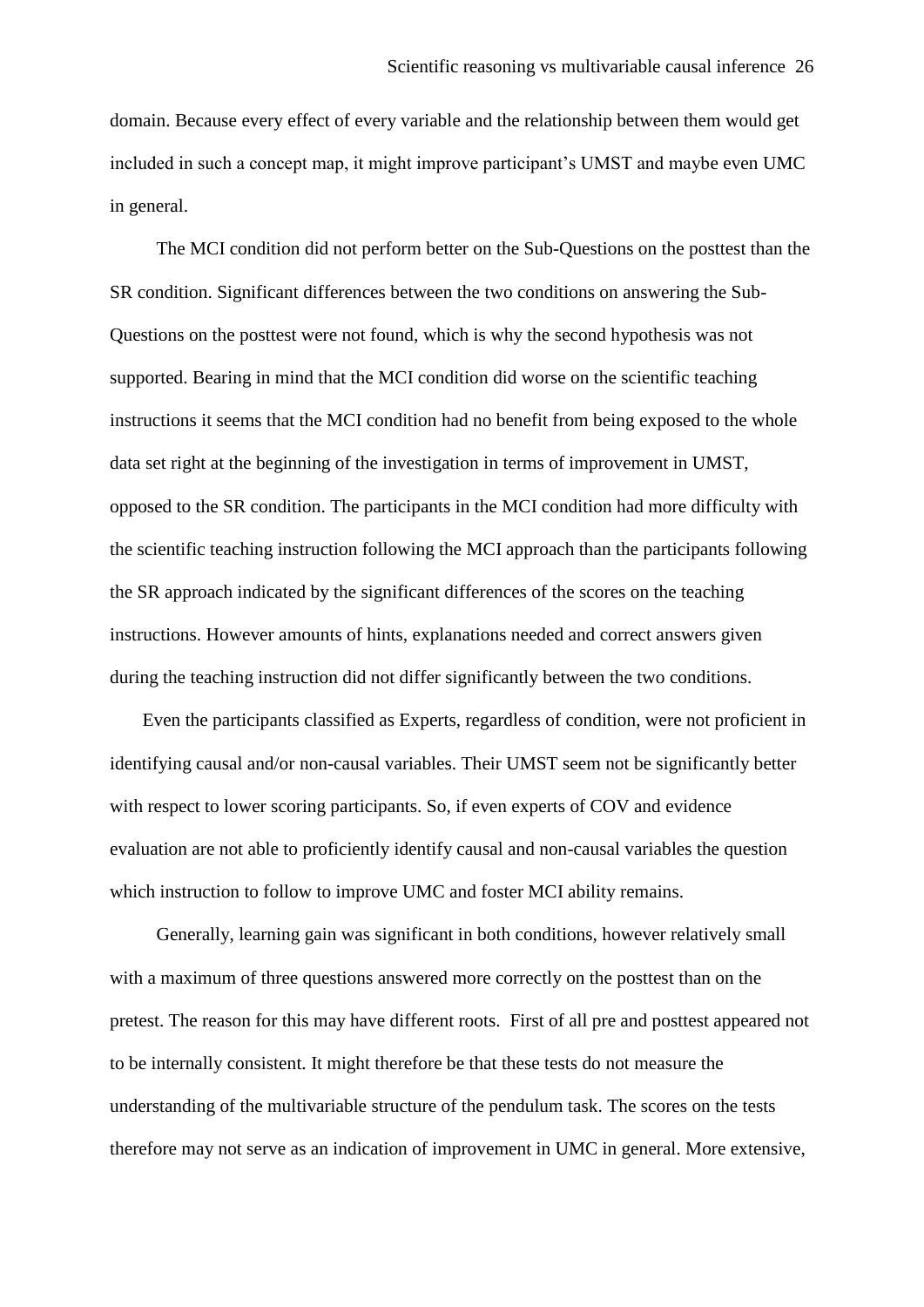reliable and valid measures should get developed, maybe using other task domains in order to measures learners UMC.

 Secondly, the development of a proper scientific mental model, which is an internal model of someone's thought processes of how things work in the real world, is a long enduring process and develops gradually (Dean & Kuhn, 2007). Participants in this study never had any science course, which is why their scientific mental models may not have been fully developed, yet. Thirdly, the short duration of the investigation might be of concern when interpreting the results. Participants in both conditions simply may not have received enough teaching time. The teaching instructions were held only once, what might be too short time for children to really learn, understand and internalize the effects of the variables in the pendulum task. Duration of the individual scientific teaching instructions were significantly longer for the MCI condition, because the time needed to select the right experiments was longer than performing the experiments, as it was the case in the SR condition. It could be that learners in the MCI condition had difficulty answering the questions, because they might have experienced a high internal load, by being exposed to the whole data set right at the beginning of the investigation. Furthermore, the time between the posttest and the teaching instructions, which was one day, might have been too long.

 Another possible explanation for the low learning gain, may be that the task at hand was more difficult opposed to the ones used in Kuhn's study, because it contained an interaction effect which was not present in Kuhn's study. Thus, the question remains whether there was not enough teaching time or whether the effects of the variables in the task were too difficult to grasp for the participants. An interaction of both factors might be the most reasonable explanation.

 It is not quite clear if the Sub-Questions included on the posttest were a valid measure for UMST. Thus, the question remains what is a decent interpretation of scores on the Sub-Questions. This study focuses only on differences between conditions. However it does not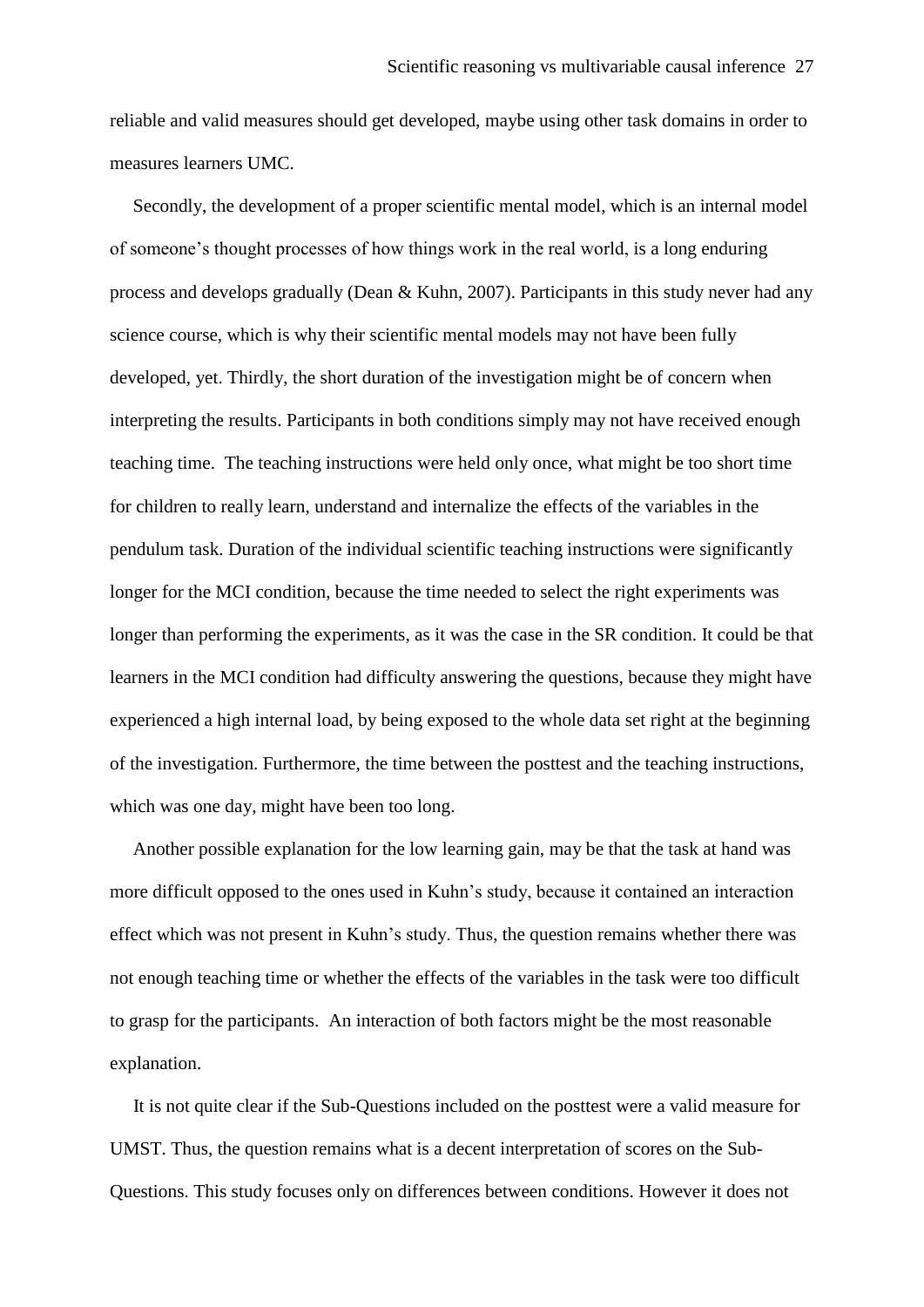focus on the question to what extend participant's ability to identify causal and non-causal variables before and after the investigation improved. Future research should use a preposttest design, in order to examine whether participants improved their UMST.

 Kuhn (2005) notes that narrowing the focus to only one explanatory variable in a task, besides others which are also influential, may constrain explanation, because participants tend to shift their focus to this variable only, neglecting other influential variables. Despite Kuhn's notion it might be beneficial to introduce tasks or assignments where indeed only one variable plays an influential role on the outcome, subsequently, joint, and still later, interaction effects could be examined on a higher level of the trajectory. This has also been done in this study. However, it might be that the effects of the variables were presented to fast, giving the participants too less time to interpret and build upon the knowledge they gained. It might have been beneficial to grant participants more time on considering non-causal effects, for example. Later on, maybe a week later, main effects could get discussed and still later interaction effects may get examined; thereby gradually building upon learner's level of understanding.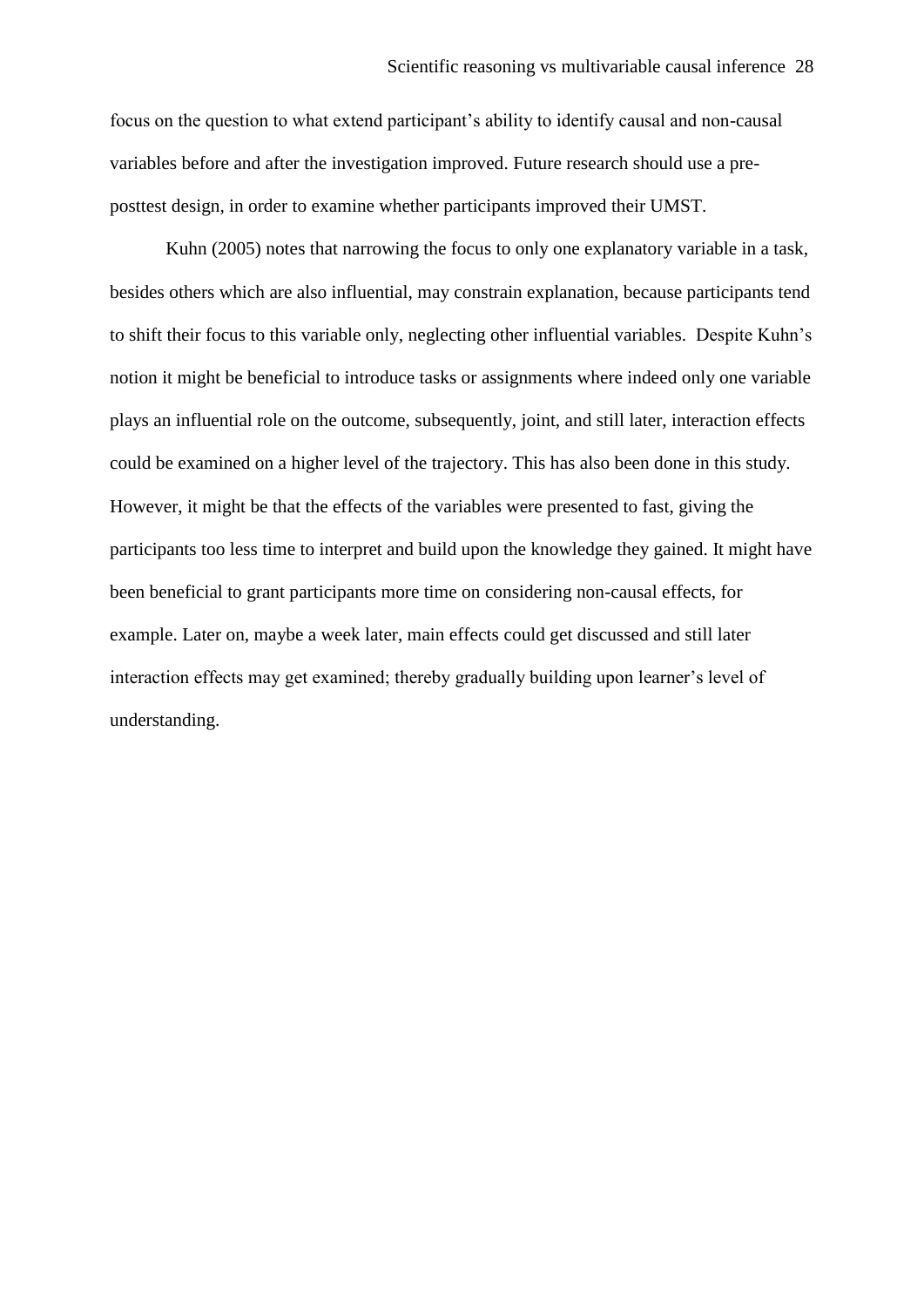#### References

- Abd-El-Khalick, F., BouJaoude, S., Duschl, R., Lederman, N., Mamiok-Naaman, R., Hofstein, A., Niaz, M., Treagust, D., & Tuan, H. (2004). Inquiry in science education: International perspectives. *Science Education, .88* (3)*,* 397–419*.*
- Dean, D. JR., Kuhn, D. (2007). Direct Instruction vs. Discovery: The Long View. *Science Education, .91*(3), 384-397.
- Downing, C. J., Sternberg, R. J., Ross, B. H., (1985). Multicausal inference: Evaluation of evidence in causally complex situations. *Journal of Experimental Psychology: General, 114*(2), 239-263.
- Kirschner, P. A., Sweller, J., Clark, R. E., (2006). Why Minimal Guidance During Instruction Does Not Work: An Analysis of the Failure of Constructivist, Discovery, Problem-Based, Experiential, and Inquiry-Based Teaching. *Educational Psychologist*, *. 41*(2), 75-86.
- Klahr, D., Nigam, M., (2004). The Equivalence of Learning Paths in Early Science: Instruction Effects of Direct Instruction and Discovery Learning. *Psychological Science, 15* (10), 661-667.
- Kuhn, D., Pease, M., (2008). What Needs to Develop in the Development of Inquiry Skills? *Cognition and Instruction, 26* (4), 512-559.
- Kuhn, D., (2007). Reasoning About Multiple Variables: Control Of Variables Is Not The Only Challenge, *Science Education, 91* (5), 710-726*.*

Kuhn, D., (2005). *Education for thinking*. Cambridge*,* MA: Harvard University Press.

Kuhn, D., Dean JR, D., (2004). Connecting Scientific Reasoning and Causal Inference, *Journal of Cognition and Development, 5* (2), 261-288.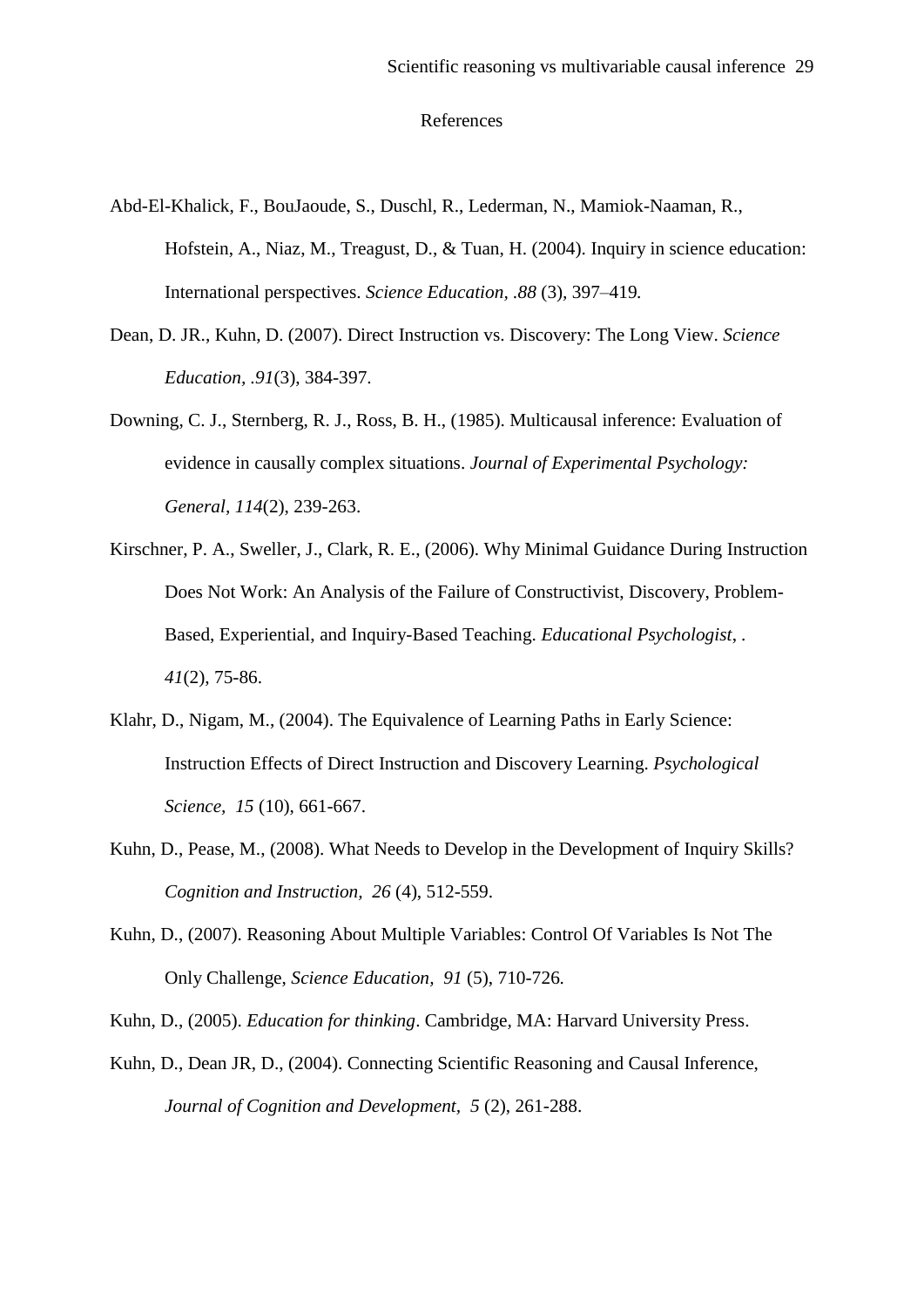- National Committee on Science Education Standards and Assessment; National Research Council, (1996). *The National Science Education Standards*. Washington, DC: National Academies Press.
- University of Colorado at Boulder, Interactive simulations, (2011). retrieved march 2011 http://phet.colorado.edu/en/simulation/pendulum-lab
- Zimmerman, C. (2000). The development of scientific reasoning skills. *Developmental Review*, 20 (1), 99–149.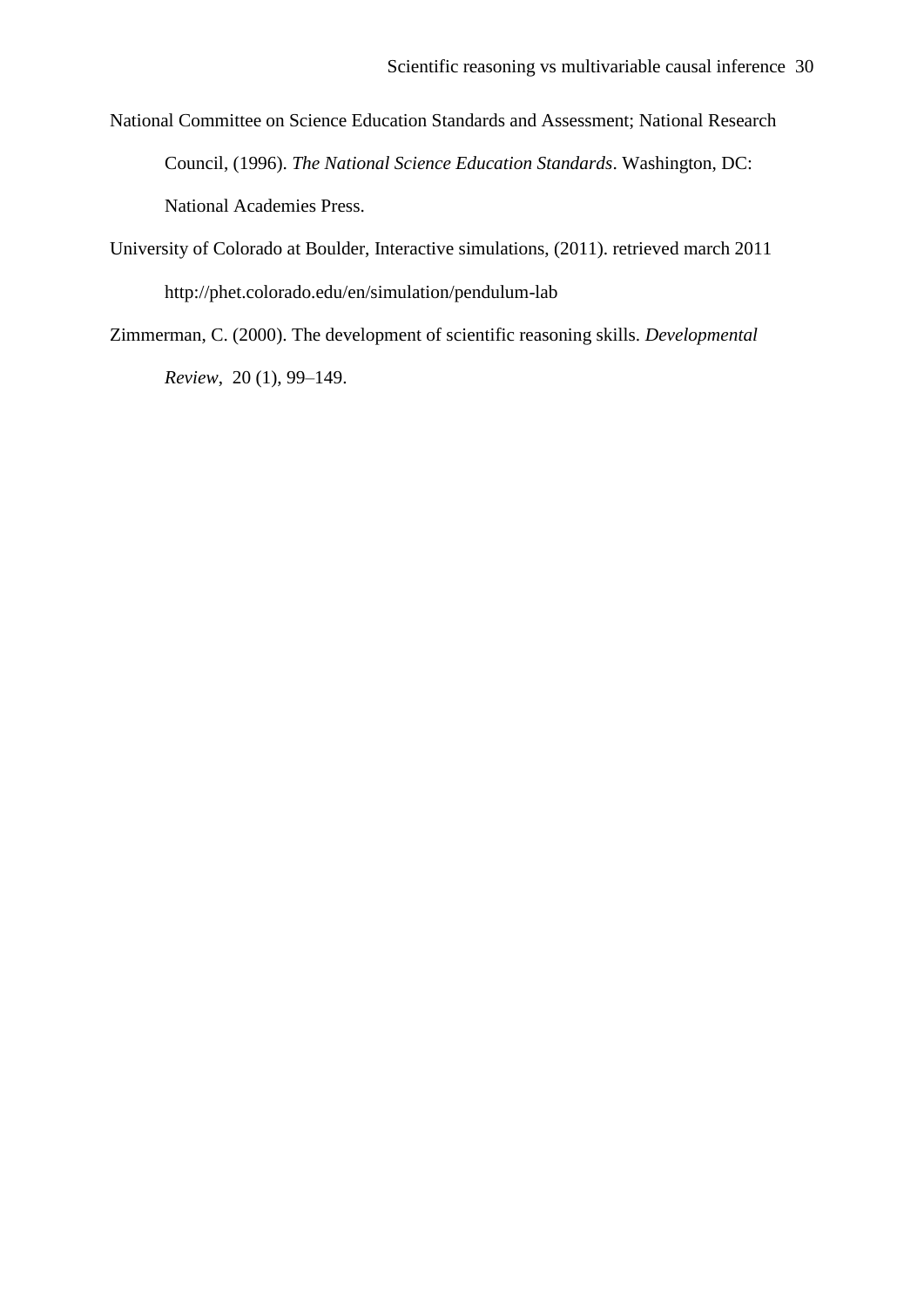# *Appendix A*

*Instruction Material for the Pretest, Given During the Domain Introduction*

### **The Pendulum Task**

# **1. Mass = weight which hangs on the pendulum.**

The weight can be **0,5; 1,5 of 2 Kilogram**



## **2. Length= the string length**

The string length can be **1,0; 1,5 of 2 meter**

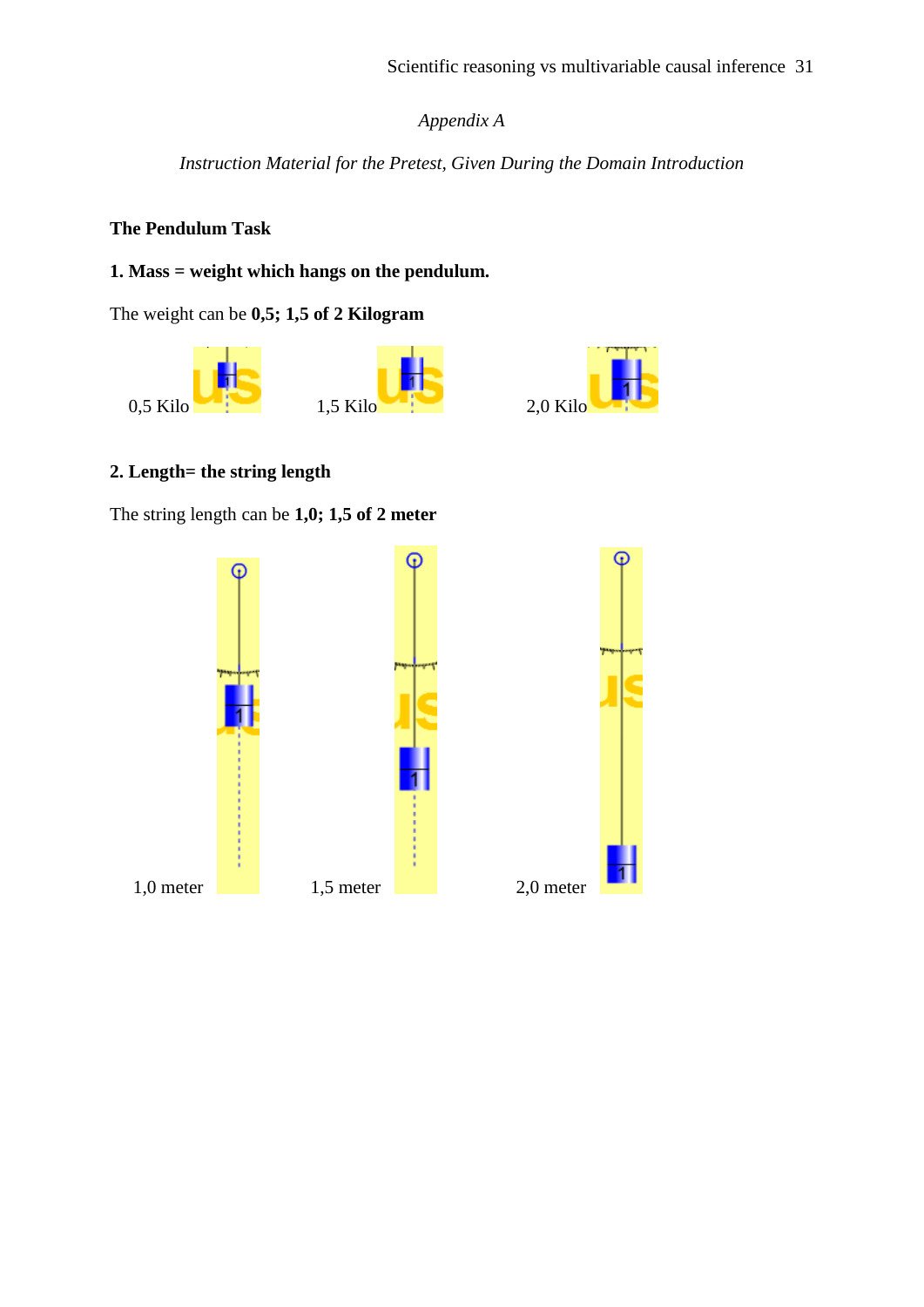# **3. Degree = degree from which the pendulum gets dropped.**

The value of Degree can be **30, 60 or 90** degree.



### **4. Friction = friction at the pivot**

In the picture the pivot is shown. The pendulum can get stuck here and friction occurs.



The friction can be (a) absent of (b) present.

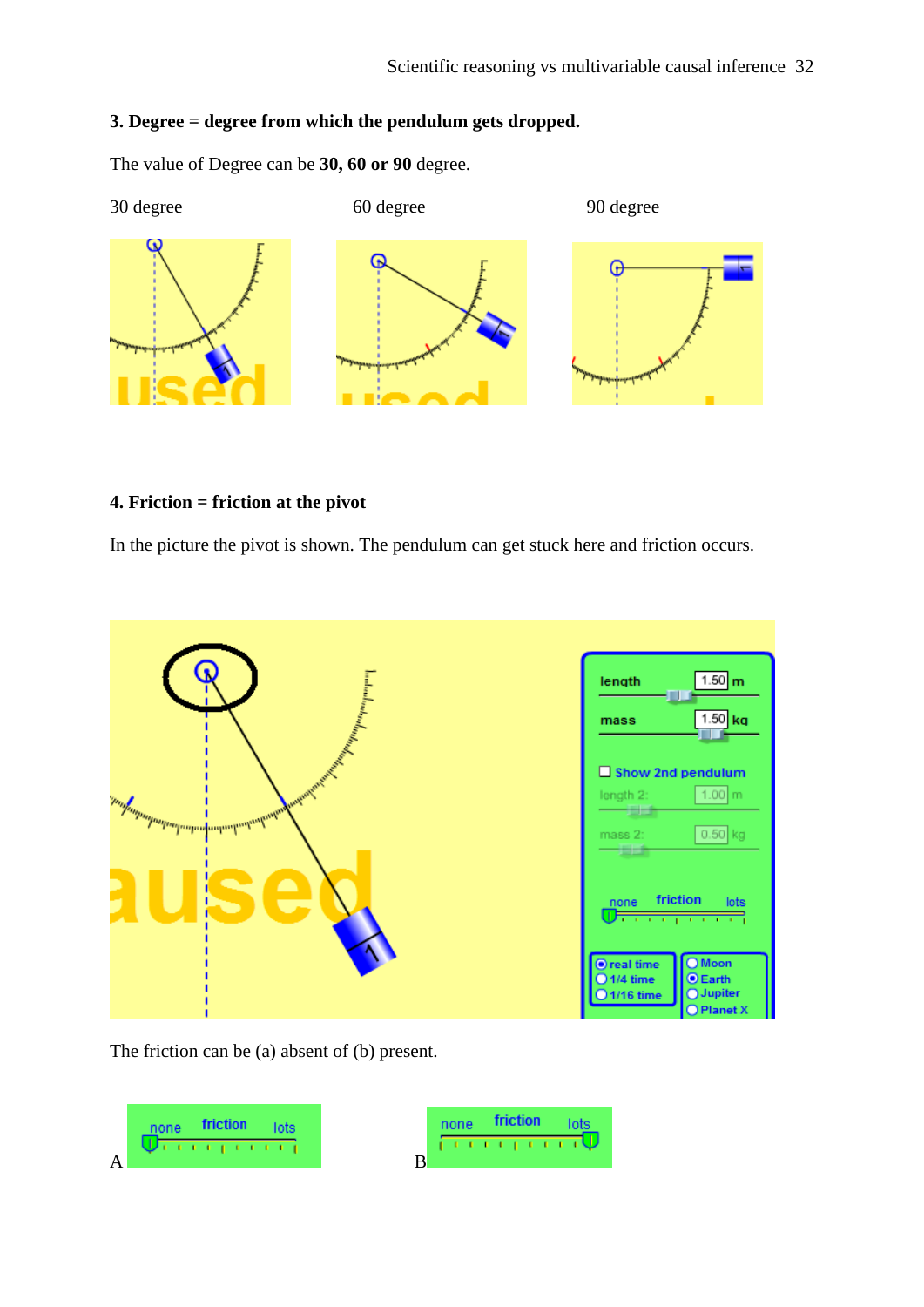

"Pendulum 1 has a weight of 2 kilo, a string length of 1 meter and gets dropped from 60 degree.

Pendulum 2 has a weight of 0.5 kilogram, a string length of 2.5 meter and gets dropped from 30 degree.

**The friction is present for both pendulums."**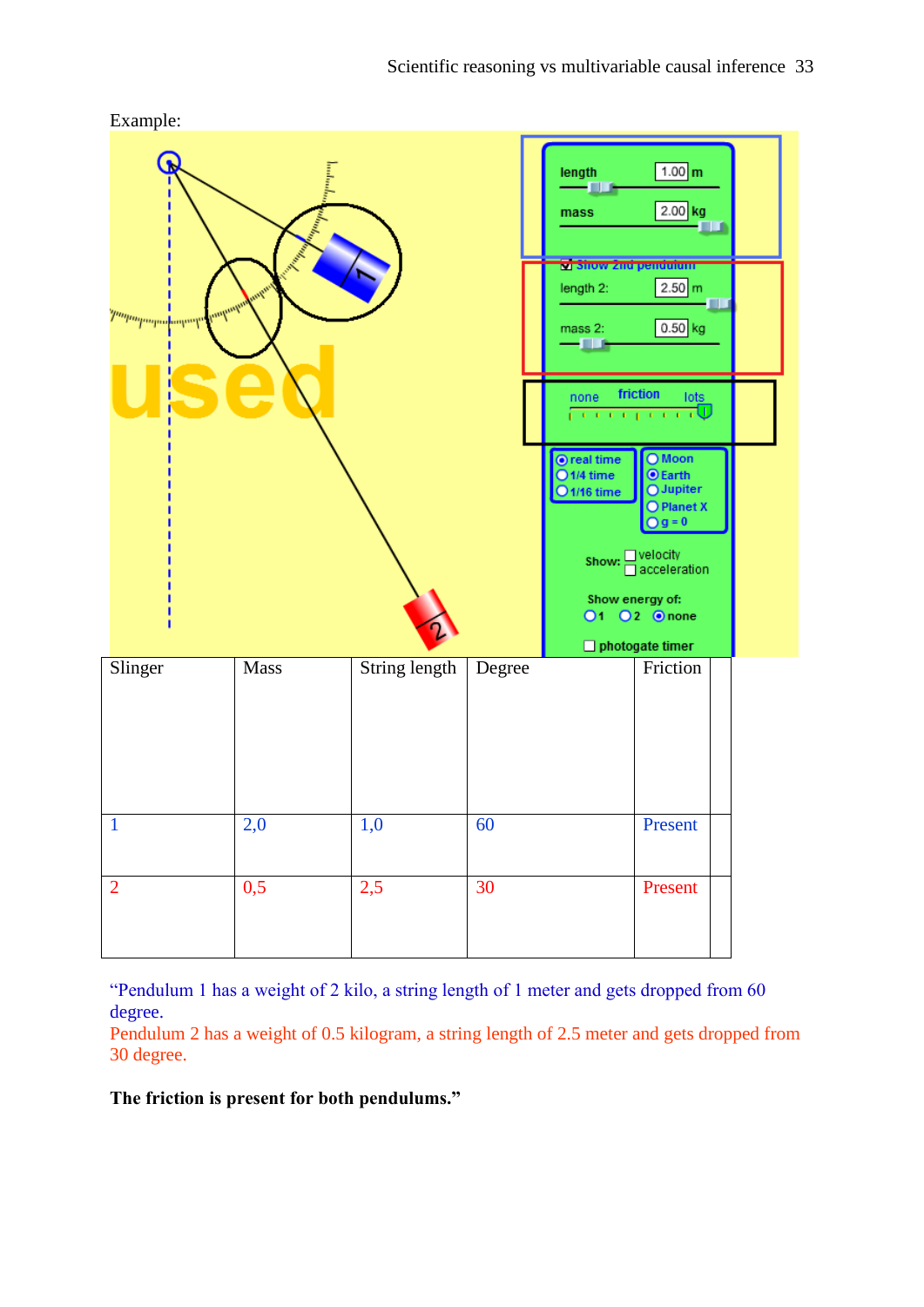# **On the first test you have to work according to the following stepwise description:**

- 1. Identify the different values of the four variables for the two pendulums.
- 2. Think about your answer.
- 3. Tick the answer you think it is right and go to the following question.
- 4. If you have answered all questions, please stay quite so that the others can finish the test.

If you really do not know the answer to a question tick "I don't know" and go to the next question.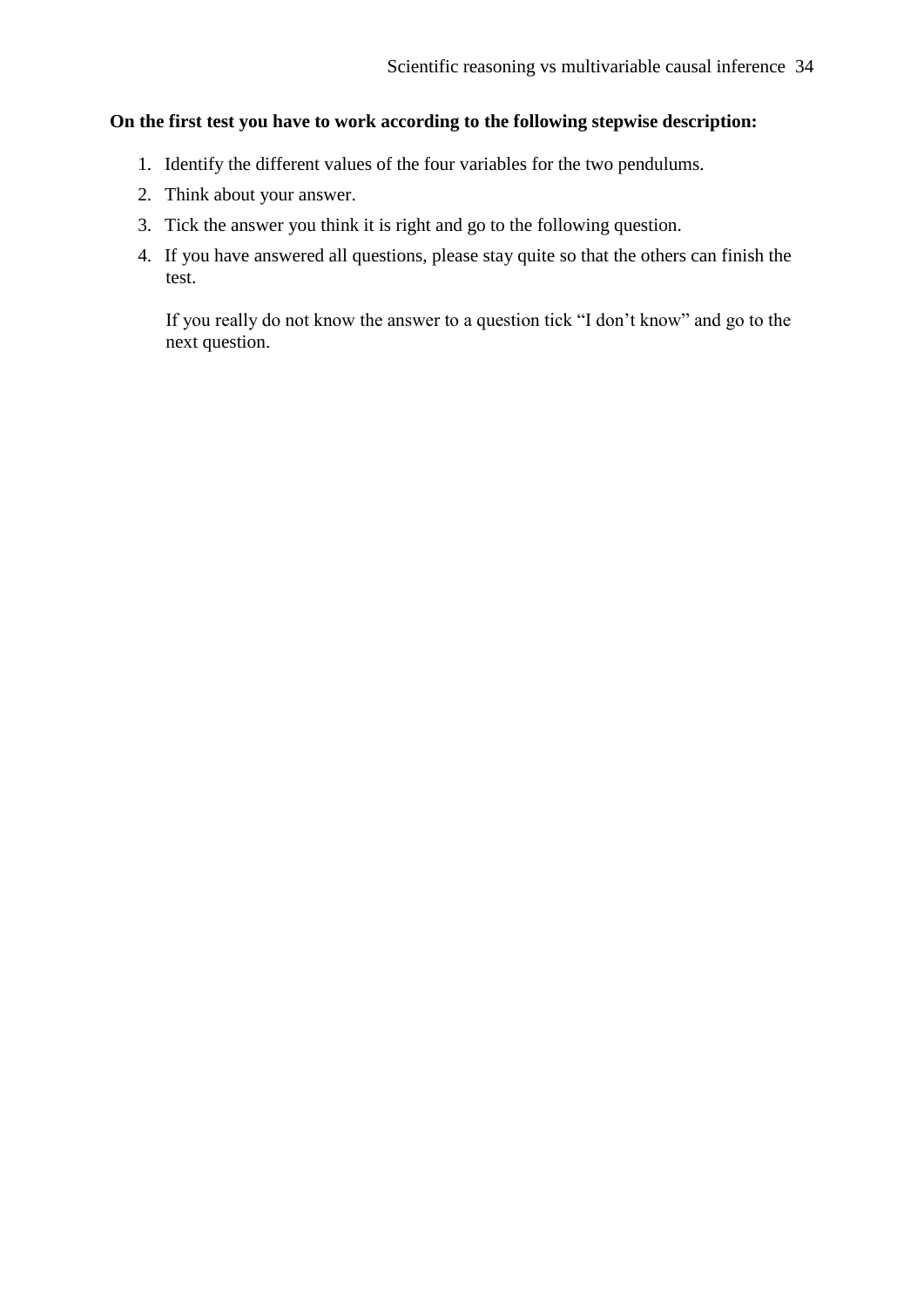# *Appendix B*

# *Instruction Material for the Posttest*

### **The Pendulum Task**

# **1. Mass = weight which hangs on the pendulum.**

The weight can be **0,5; 1,5 of 2 Kilogram**



# **2. Length= the string length**

The string length can be **1,0; 1,5 of 2 meter**

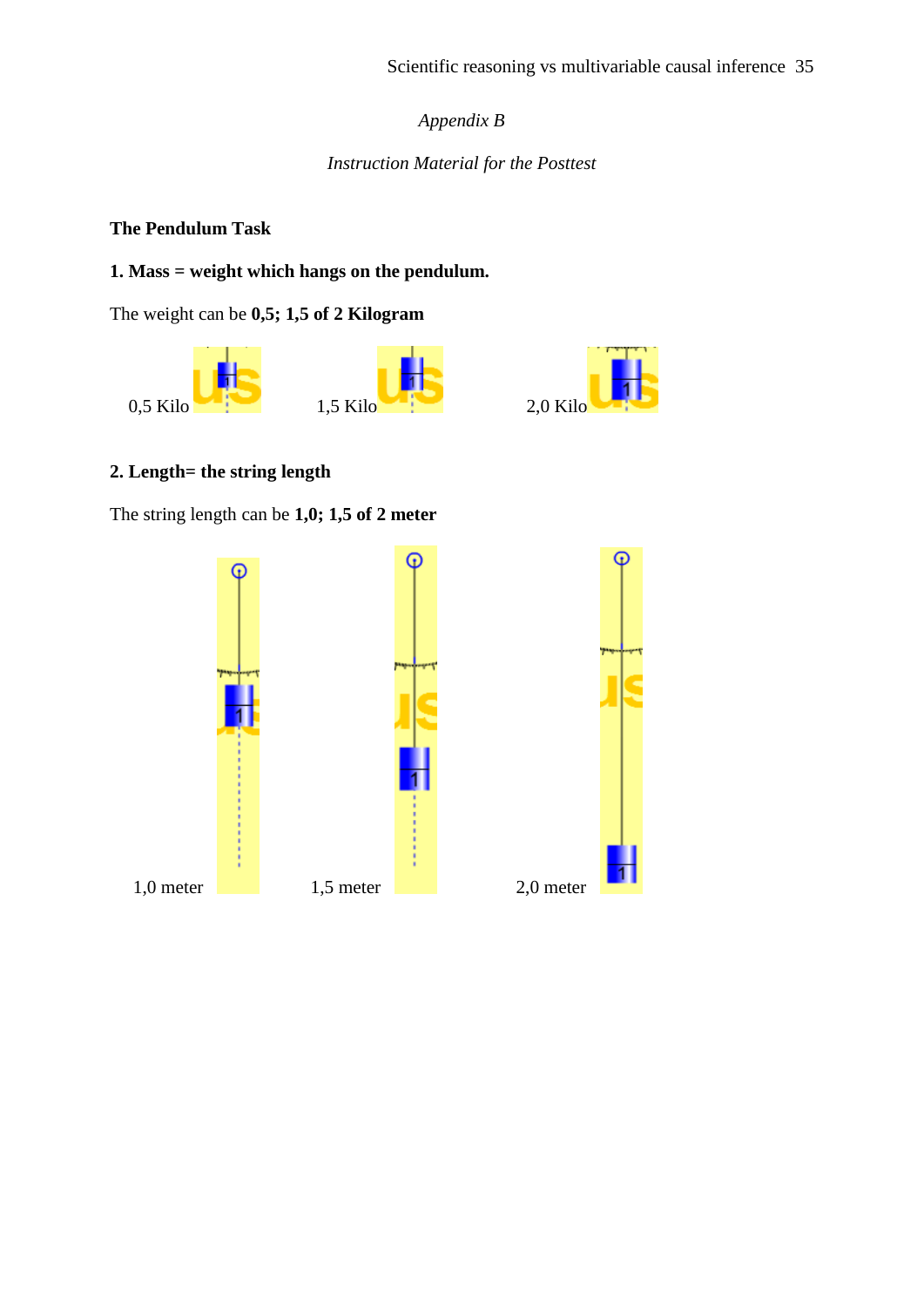### **3. Degree = degree from which the pendulum gets dropped.**

The value of Degree can be **30, 60 or 90** degree.



# **4. Friction = friction at the pivot**

In the picture the pivot is shown. The pendulum can get stuck here and friction occurs.



The friction can be (a) absent of (b) present.



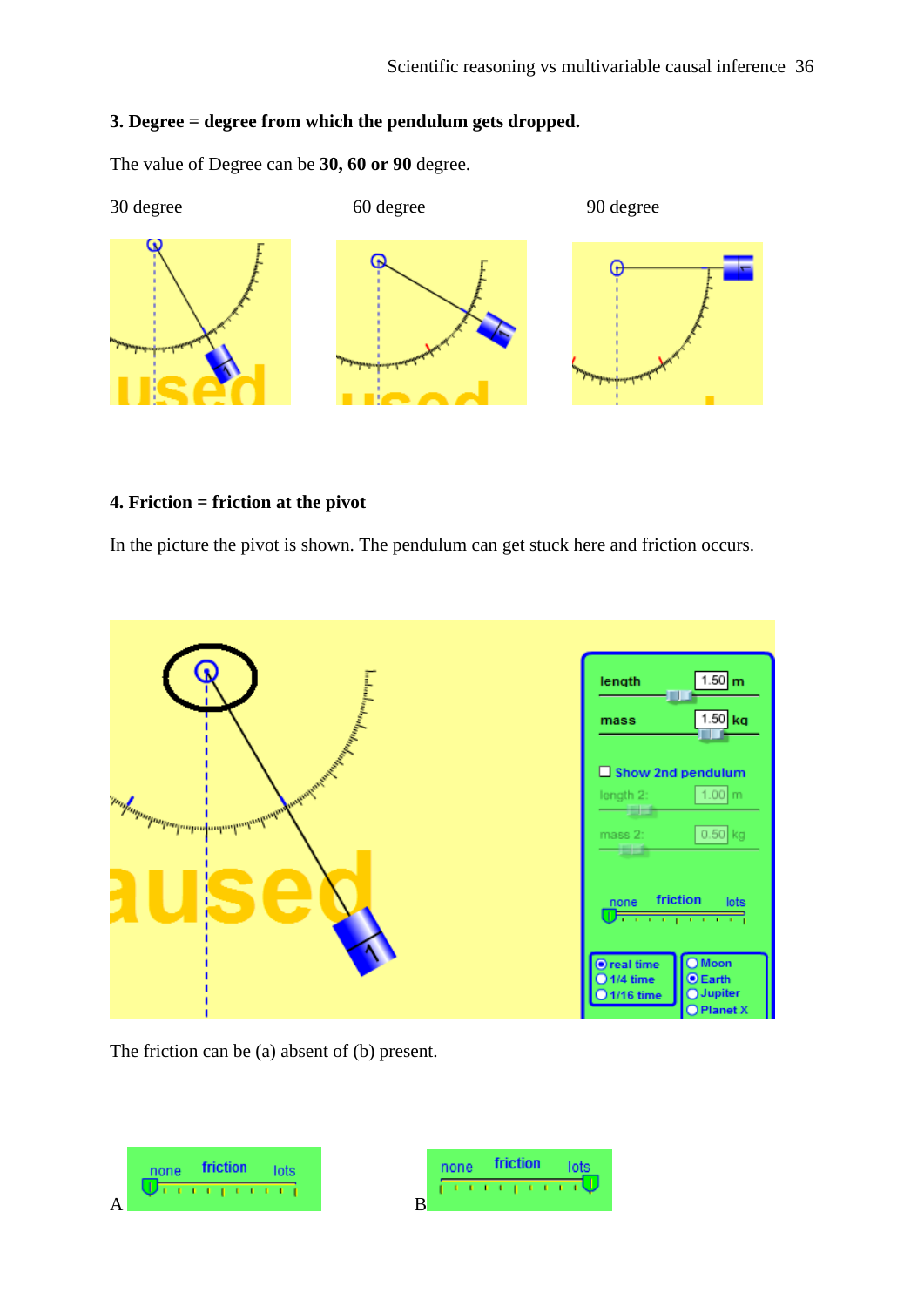

Example of a question on the posttest:

*1a) Which of the two pendulums will swing more often over the mid line within 10 seconds? A)Both pendulums will cross the mid line on an equal amount B) Pendulum 1 will cross the mid line more often*

*C) Pendulum 2 will cross the mid line more often*

*D) I don't know. Go on to the next question.* 

*1b) Which variable(s) played no role on how often one of the two pendulums would swing over the mid line? Tick your answer or answers.*

- *5. The weight*
- *6. The degree*
- *7. The string length*
- *8. The friction*

*1c) Which variable(s) played a role on how often one of the two pendulums would swing over the mid line? Tick your answer or answers.*

- *5. The weight*
- *6. The degree*
- *7. The string length*
- *8. The friction*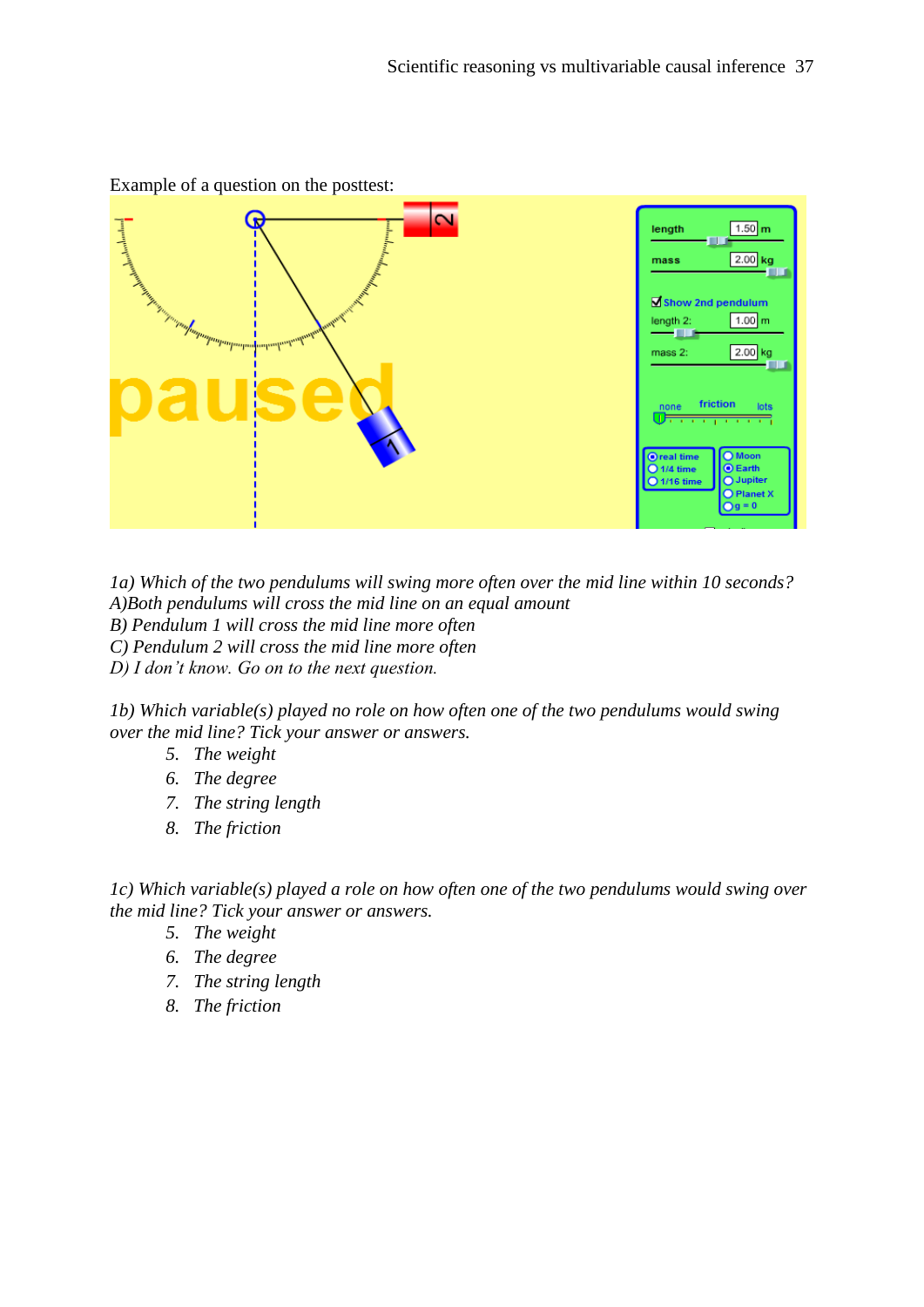| Slinger        | <b>Mass</b> | String length | Degree | Friction |
|----------------|-------------|---------------|--------|----------|
|                |             |               |        |          |
|                |             |               |        |          |
|                |             |               |        |          |
|                |             |               |        |          |
|                |             |               |        |          |
|                |             |               |        |          |
| $\mathbf{1}$   | 2,0         | 1,0           | 30     | Absent   |
|                |             |               |        |          |
|                |             |               |        |          |
| $\overline{2}$ | 2,0         | 1,5           | 90     | Absent   |
|                |             |               |        |          |
|                |             |               |        |          |

"Pendulum 1 has a weight of 2 kilo, a string length of 1 meter and gets dropped from 30 degree.

Pendulum 2 has a weight of 2 kilo, a string length of 1.5 meter and gets dropped from 90 degree.

### **The friction is absent for both pendulums."**

### **On the second test you have to work according to the following stepwise description:**

- 1. Identify the different values of the four variables for the two pendulums.
- 2. Think about your answer.
- 3. Tick the answer you think it is right and go to the following question.
- 4. Tick which variable(s) played *no role* on how often one of the two pendulums would swing over the mid line
- 5. Tick which variable(s) played a role on how often one of the two pendulums would swing over the mid line
- 6. If you have answered all questions, please stay quite so that the others can finish the test.

If you really do not know the answer to a question tick "I don't know" and go to the next question.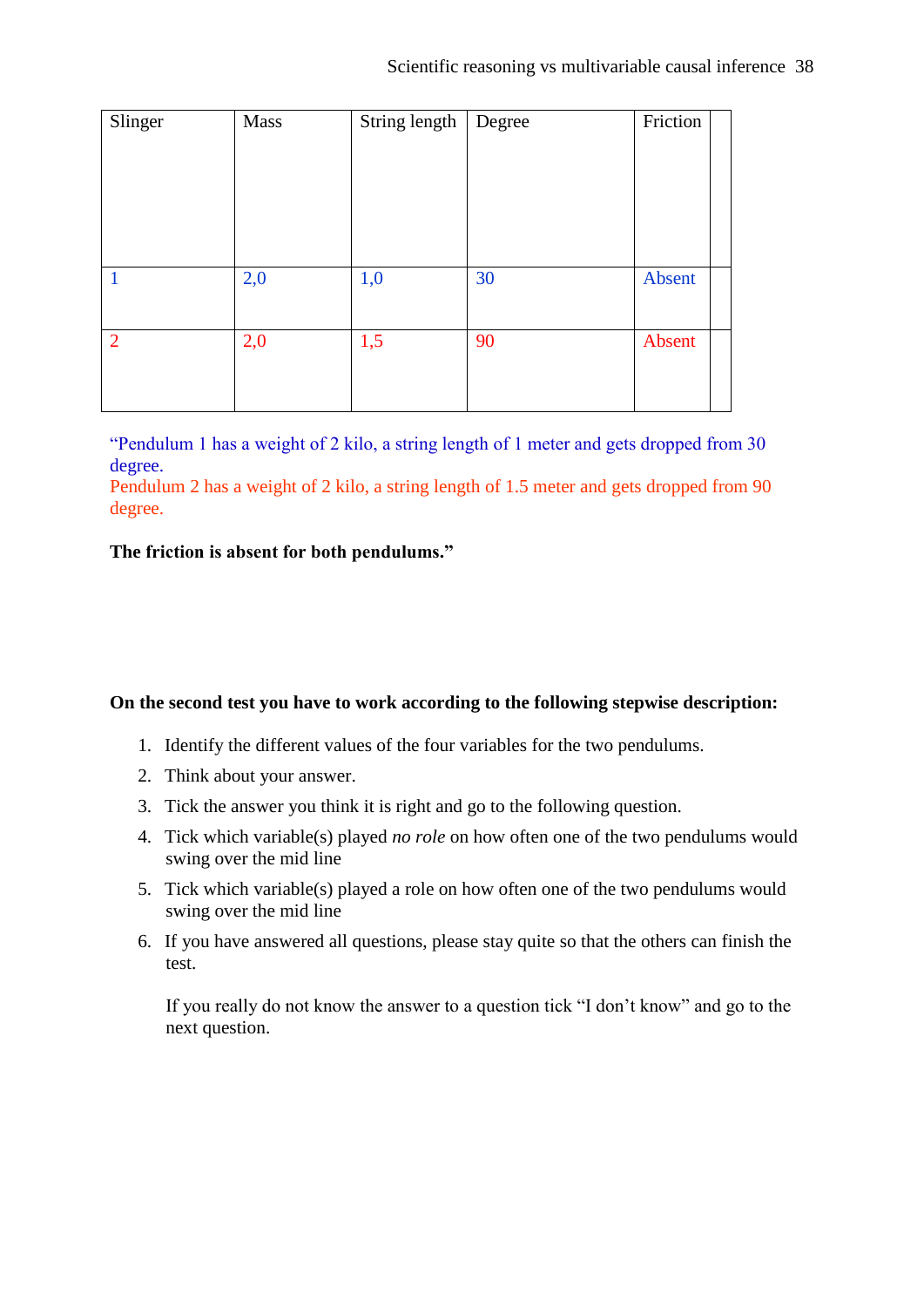#### *Appendix C*

# *Examples of Ideal Answers, Hints, and Explanations Given During the Scientific Teaching Instructions*

 An example of an ideal answer to the question referring to evidence evaluation considering the influence of weight on SOML is:

*"There is no change in SOML, so weight seems not to have an influence on SOML."*

 An example of an ideal answer to the question referring to COV considering the influence of weight on SOML is:

*All values for all other variables, but weight stay the same, also SOML. Only the values for weight change. This is why I conclude that weight seems not to have an influence on SOML.* 

 An example of an ideal answer to both questions (evidence evaluation and COV) referring to the influence of weight on SOML is:

*As I can see that all values for all variables except weight do not differ and, realizing that SOML is not changing, I can conclude that weight seem not to have an influence on SOML.*

 This is an ideal answer as it includes that (1) SOML does not change regardless of differences in weight and that (2) one can conclude that weight has no influence on SOML, because all values for string length, degree and friction stay the same.

 An example for a hint to the evidence evaluation question considering the influence of weight on SOML is:

*Look closely at the values for weight. Now, look especially at how often the pendulum swung over the mid line.*

 An example for a hint to the COV question considering the influence of weight on SOML is:

*Take a look at the values for string length, degree and friction. Now take a look at the values for weight and SOML.*